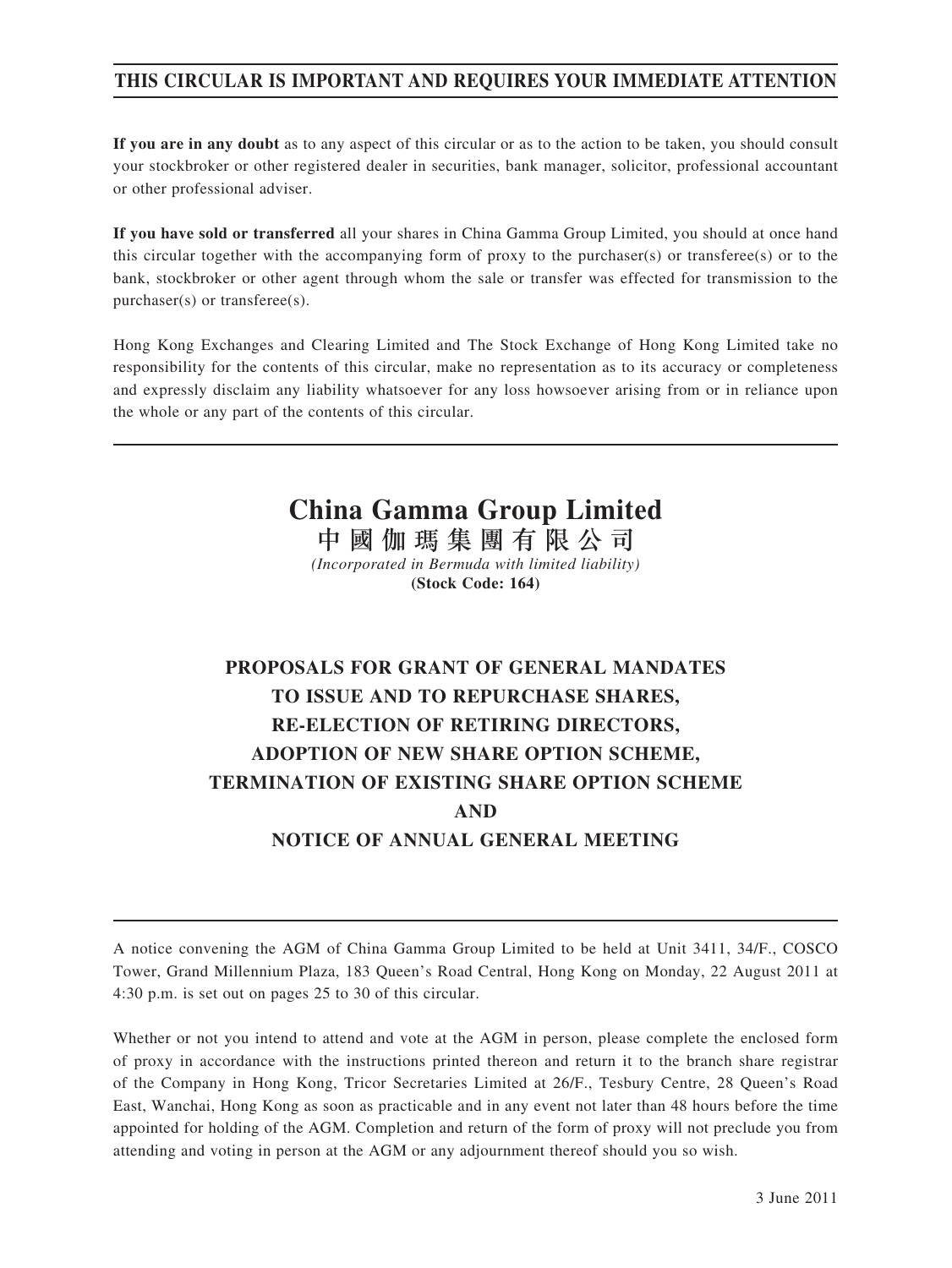# **CONTENTS**

# *Pages*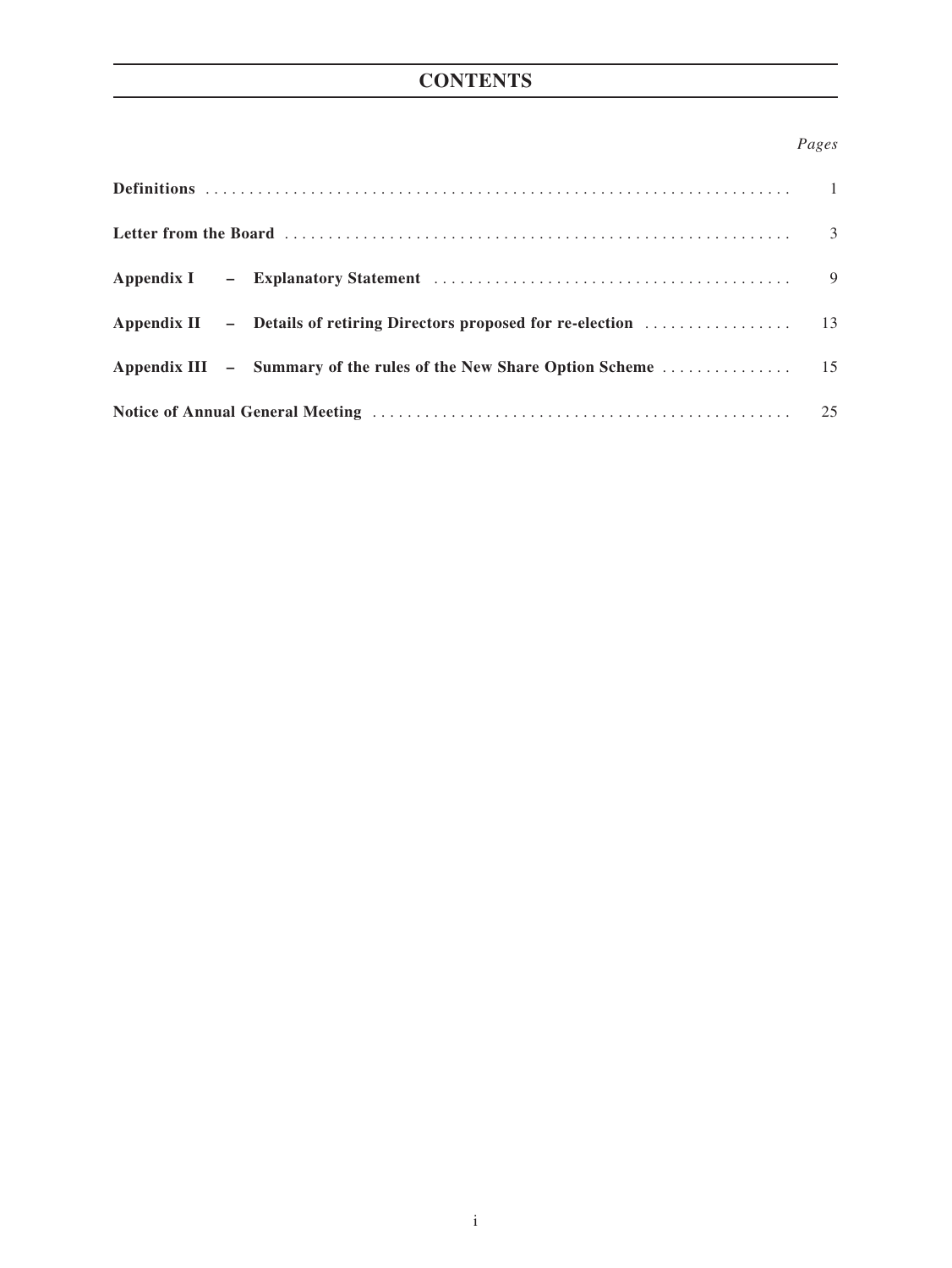# **DEFINITIONS**

*In this circular, unless the context otherwise requires, the following expressions shall have the following meanings:*

| "Adoption Date"                | the date on which the New Share Option Scheme be adopted by<br>ordinary resolution of the Company in the AGM                                                                                                                                                                                                                                                                                                                                                         |  |
|--------------------------------|----------------------------------------------------------------------------------------------------------------------------------------------------------------------------------------------------------------------------------------------------------------------------------------------------------------------------------------------------------------------------------------------------------------------------------------------------------------------|--|
| "AGM"                          | the annual general meeting of the Company to be held at Unit<br>3411, 34/F., COSCO Tower, Grand Millennium Plaza, 183<br>Queen's Road Central, Hong Kong on Monday, 22 August 2011 at<br>4:30 p.m.                                                                                                                                                                                                                                                                   |  |
| "Board"                        | the board of Directors                                                                                                                                                                                                                                                                                                                                                                                                                                               |  |
| "Bye-Laws"                     | the bye-laws of the Company                                                                                                                                                                                                                                                                                                                                                                                                                                          |  |
| "Company"                      | China Gamma Group Limited, an exempted company incorporated<br>in Bermuda with limited liability and the shares of which are<br>listed on the Stock Exchange                                                                                                                                                                                                                                                                                                         |  |
| "Connected Person(s)"          | has the meaning ascribed to it in the Listing Rules                                                                                                                                                                                                                                                                                                                                                                                                                  |  |
| "Directors"                    | the directors of the Company                                                                                                                                                                                                                                                                                                                                                                                                                                         |  |
| "Eligible Employee"            | an employee or a director holding salaried office or employment<br>with an Employer, whether or not the contract of appointment<br>or employment is written or oral and comprised in one or more<br>documents and whether full time or part time (except an employee<br>or a director who has submitted his resignation to his Employer<br>or whose contract of appointment or employment has been<br>terminated (summarily dismissed or otherwise) by his Employer) |  |
| "Eligible Person(s)"           | subject to the terms and conditions of the New Share Option<br>Scheme, any Eligible Employee or director (who is not an Eligible<br>Employee) of the Group or consultant, agent, supplier, customer<br>or contractor of the Group who or which may participate in the<br>New Share Option Scheme                                                                                                                                                                     |  |
| "Employer"                     | in relation to an Eligible Employee, the member of the Group<br>which employs or has appointed him                                                                                                                                                                                                                                                                                                                                                                   |  |
| "Existing Share Option Scheme" | the existing share option scheme of the Company adopted on 24<br>April 2002                                                                                                                                                                                                                                                                                                                                                                                          |  |
| "Group"                        | the Company and its subsidiaries                                                                                                                                                                                                                                                                                                                                                                                                                                     |  |
| "HK\$"                         | Hong Kong dollars                                                                                                                                                                                                                                                                                                                                                                                                                                                    |  |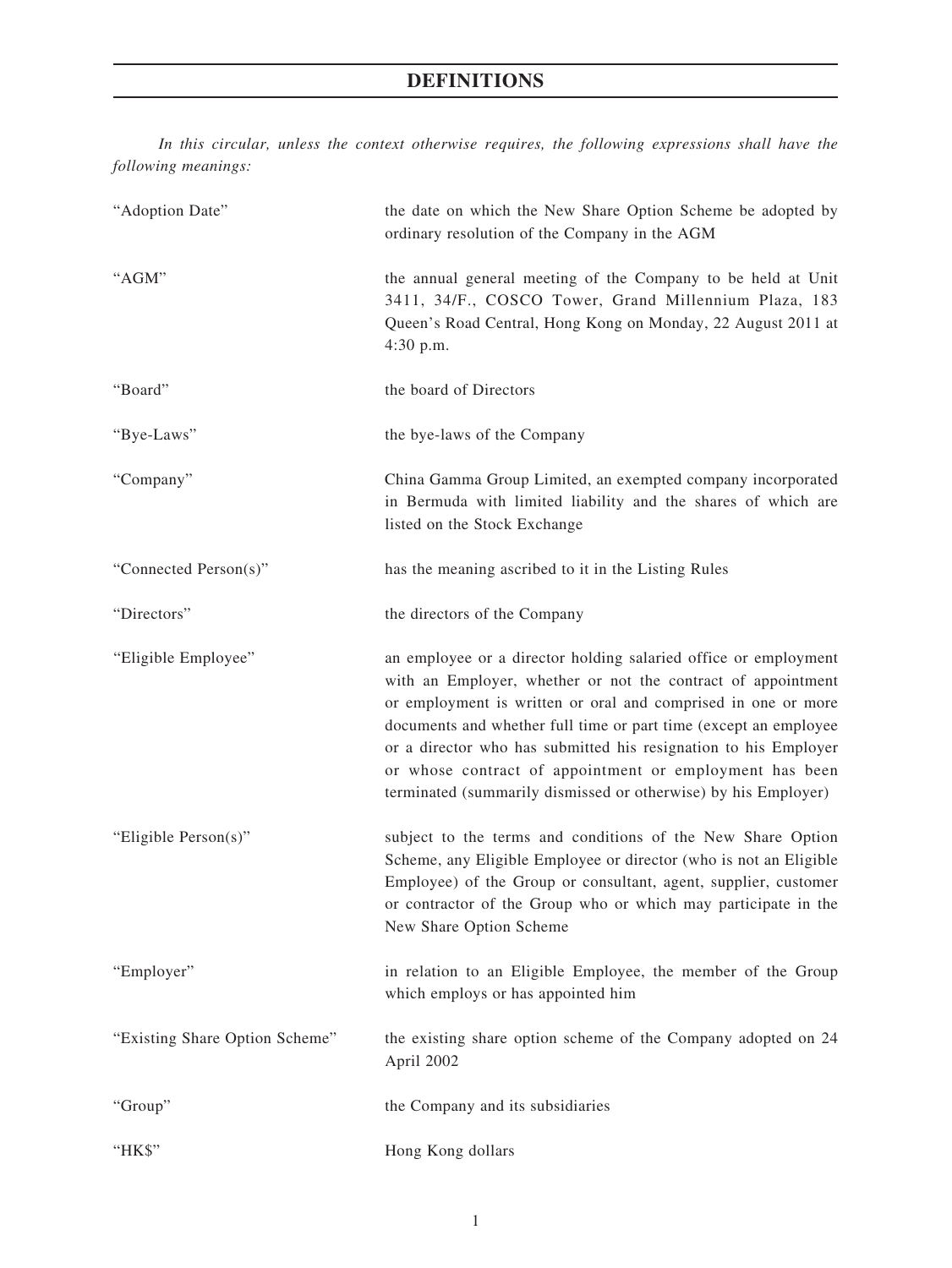# **DEFINITIONS**

| "Hong Kong"                    | the Hong Kong Special Administrative Region of the People's<br>Republic of China                                                                                                                                                                                                                                                                                                       |
|--------------------------------|----------------------------------------------------------------------------------------------------------------------------------------------------------------------------------------------------------------------------------------------------------------------------------------------------------------------------------------------------------------------------------------|
| "Issue Mandate"                | the proposed general mandate to be granted to the Directors to<br>allot, issue and deal with new Shares not exceeding 20% of the<br>aggregate nominal amount of the share capital of the Company in<br>issue as at the date of passing of the ordinary resolution granting<br>such mandate                                                                                             |
| "Latest Practicable Date"      | 26 May 2011, being the latest practicable date prior to the printing<br>of this circular for ascertaining certain information contained<br>herein                                                                                                                                                                                                                                      |
| "Listing Rules"                | the Rules Governing the Listing of Securities on the Stock<br>Exchange                                                                                                                                                                                                                                                                                                                 |
| " $Option(s)$ "                | a right to subscribe for Shares pursuant to the New Share Option<br>Scheme                                                                                                                                                                                                                                                                                                             |
| "Other Share Option Scheme(s)" | other than the New Share Option Scheme, any share option<br>scheme involving the grant by the Company of options over<br>Shares (i) in accordance with Chapter 17 of the Listing Rules or<br>(ii) which is determined by the Stock Exchange to be analogous<br>to a share option scheme as described in Chapter 17 of the Listing<br>Rules, including the Existing Share Option Scheme |
| "New Share Option Scheme"      | the share option scheme for Eligible Persons proposed to be<br>conditionally approved at the AGM, a summary of the rules of<br>which is set out in Appendix III to this circular                                                                                                                                                                                                       |
| "Repurchase Mandate"           | the proposed general mandate to be granted to the Directors to<br>permit the repurchase of fully paid up Shares listed on the Stock<br>Exchange of up to 10% of the aggregate nominal amount of the<br>share capital of the Company in issue as at the date of passing of<br>the ordinary resolution granting such mandate                                                             |
| "SFO"                          | the Securities and Futures Ordinance (Chapter 571 of the Laws of<br>Hong Kong)                                                                                                                                                                                                                                                                                                         |
| "Shares"                       | share(s) of $HK$0.01$ each in the capital of the Company                                                                                                                                                                                                                                                                                                                               |
| "Shareholder(s)"               | the holder(s) of the Share(s)                                                                                                                                                                                                                                                                                                                                                          |
| "Stock Exchange"               | The Stock Exchange of Hong Kong Limited                                                                                                                                                                                                                                                                                                                                                |
| "Takeovers Code"               | the Hong Kong Code on Takeovers and Mergers                                                                                                                                                                                                                                                                                                                                            |
| $``\%"$                        | per cent.                                                                                                                                                                                                                                                                                                                                                                              |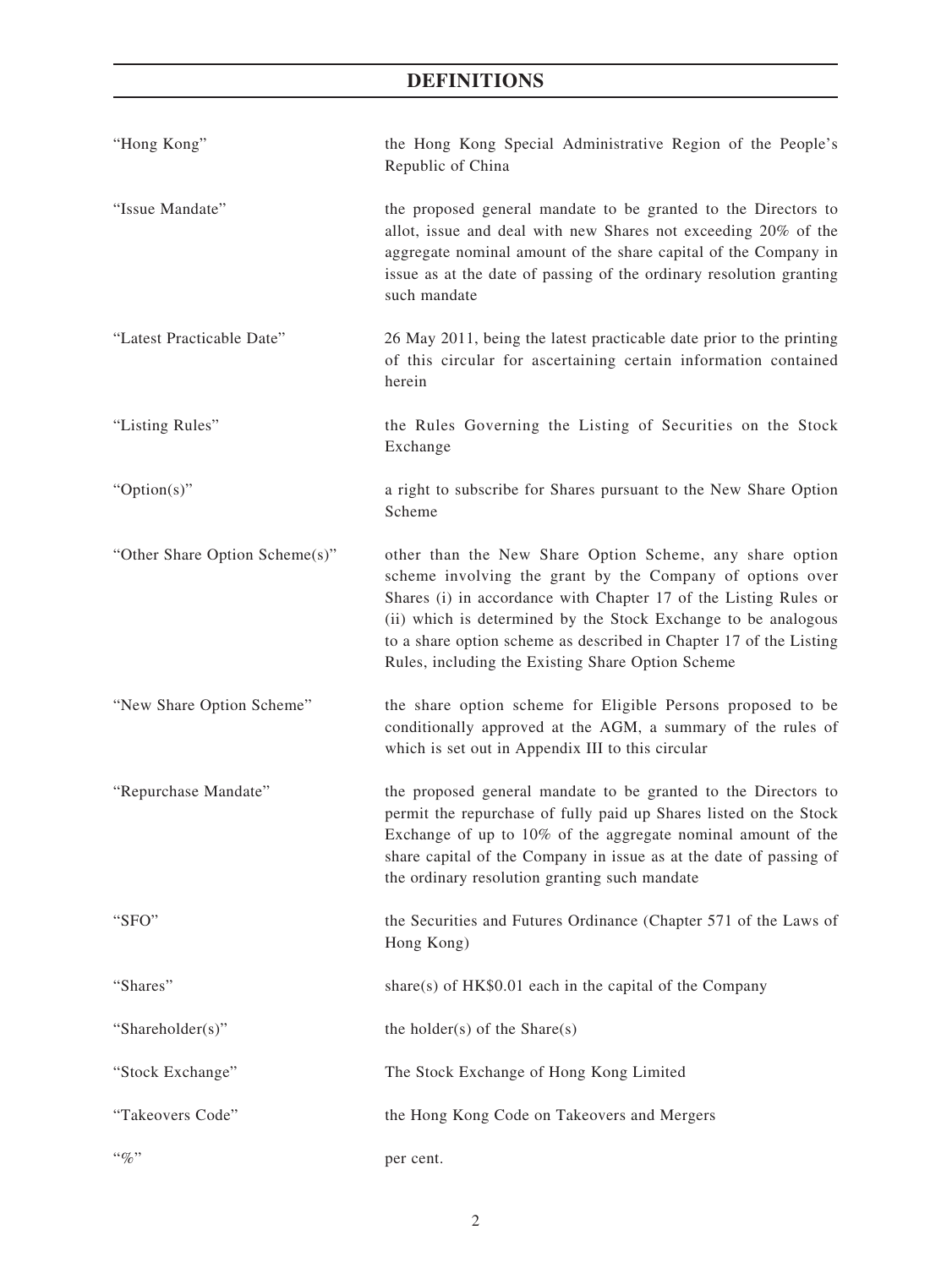# **China Gamma Group Limited**

中國伽瑪集團有限公司 *(Incorporated in Bermuda with limited liability)*

**(Stock Code: 164)**

*Executive Director: Registered office:* Ho Chi Ho Chi Ho Chi Ho Chi Ho Chi Ho Chi House and the Clarendon House and the Clarendon House and the Clarendon House and the Clarendon House and the Clarendon House and the Clarendon House and the Clarendon House and th

*Non-executive Directors:* Hamilton HM11 Ma Kwok Hung, Warren Bermuda Chow Siu Ngor

*Independent non-executive Directors:* Unit 3411, 34/F., COSCO Tower Wong Hoi Kuen Grand Millennium Plaza Chan Chi Yuen 183 Queen's Road Central Hung Hing Man Hong Kong

Church Street

 *Principal place of business:*

3 June 2011

*To the Shareholders*

Dear Sir/Madam,

# **PROPOSALS FOR GRANT OF GENERAL MANDATES TO ISSUE AND TO REPURCHASE SHARES, RE-ELECTION OF RETIRING DIRECTORS, ADOPTION OF NEW SHARE OPTION SCHEME, TERMINATION OF EXISTING SHARE OPTION SCHEME AND NOTICE OF ANNUAL GENERAL MEETING**

## **INTRODUCTION**

The purpose of this circular is to provide you with information regarding resolutions to be proposed at the AGM in relation to (i) the Issue Mandate; (ii) the Repurchase Mandate; (iii) the re-election of retiring Directors; and (iv) the adoption of the New Share Option Scheme and the termination of the Existing Share Option Scheme.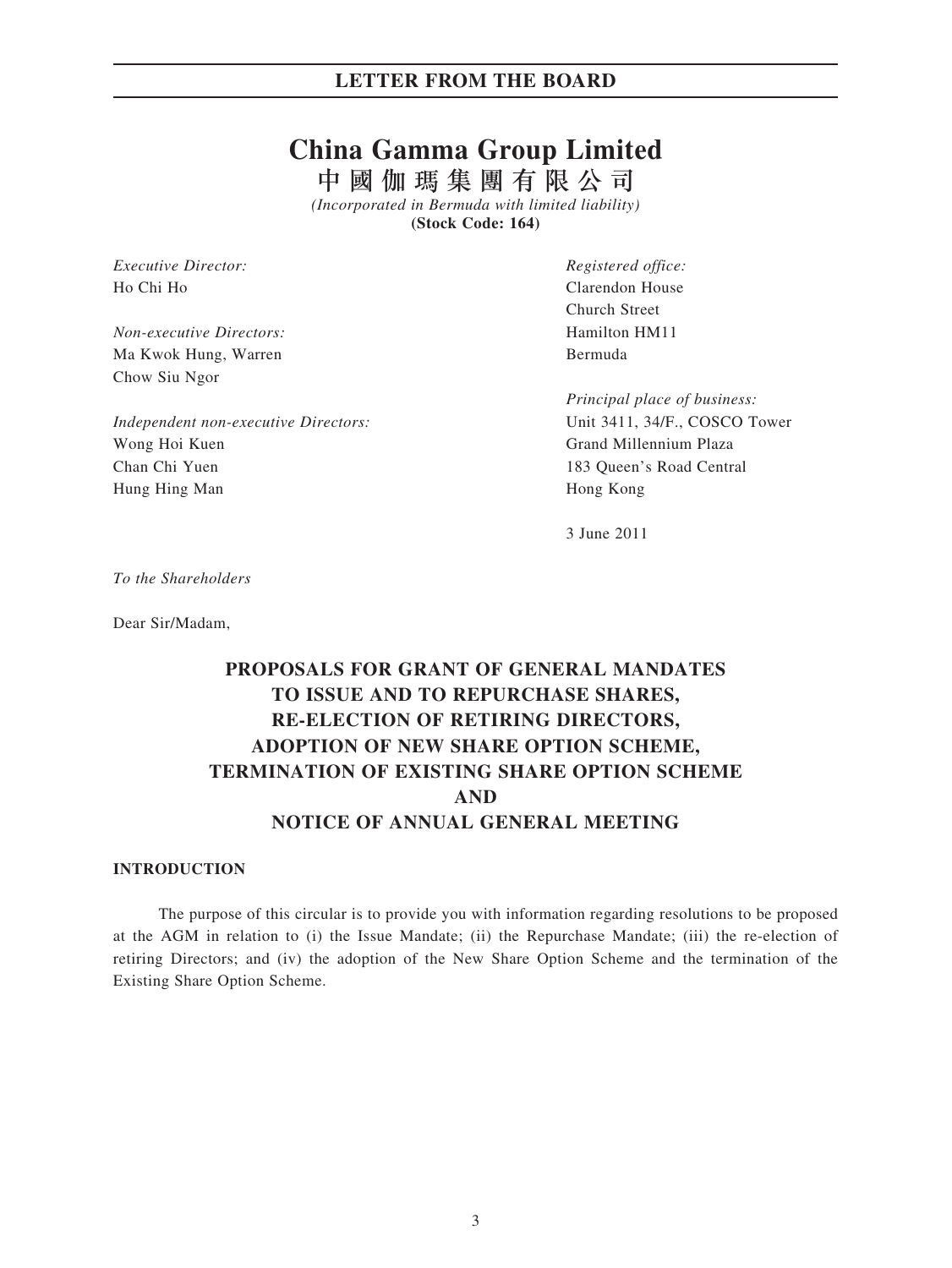## **GENERAL MANDATES TO ISSUE AND TO REPURCHASE SHARES**

At the annual general meeting of the Company held on 3 September 2010, the Shareholders passed resolutions granting the Directors general mandates to allot and issue new Shares and to repurchase Shares. Such mandates will expire and lapse at the conclusion of the AGM. It is therefore proposed to renew the general mandates to issue, allot and deal with Shares and to repurchase Shares at the AGM.

#### **The Issue Mandate**

At the AGM, an ordinary resolution will be proposed to the Shareholders to consider and, if thought fit, approve the Issue Mandate which will enable the Directors to exercise the power of the Company to allot, issue and otherwise deal with new Shares not exceeding 20% of the aggregate nominal amount of the share capital of the Company in issue on the date of passing such resolution. In addition, an ordinary resolution will also be proposed to the Shareholders to consider and, if thought fit, approve the extension of the Issue Mandate by adding to the aggregate number of Shares which may be allotted or agreed conditionally or unconditionally to be allotted by the Directors pursuant to the Issue Mandate the number of Shares repurchased under the Repurchase Mandate, if granted.

As at the Latest Practicable Date, the issued and fully paid up share capital of the Company comprised 3,180,181,490 Shares. Assuming that there is no change in the issued and fully paid up share capital of the Company between the period from the Latest Practicable Date and the date of passing the resolution approving the Issue Mandate, the maximum number of Shares which may be issued pursuant to the Issue Mandate will be 636,036,298 Shares.

Details of the Issue Mandate and the extension of the Issue Mandate are respectively set out in ordinary resolutions numbered 4 and 6 in the notice of the AGM set out on pages 25 to 30 of this circular.

#### **The Repurchase Mandate**

At the AGM, an ordinary resolution will be proposed for the Shareholders to consider and, if thought fit, approve the Repurchase Mandate which will enable the Directors to exercise the power of the Company to repurchase Shares up to 10% of the issued and fully paid up share capital of the Company as at the date of passing of such resolution. The Company's authority is restricted to repurchase Shares in the market in accordance with the Listing Rules.

As at the Latest Practicable Date, the issued and fully paid up share capital of the Company comprised 3,180,181,490 Shares. Assuming that there is no change in the issued and fully paid up share capital of the Company between the period from the Latest Practicable Date and the date of passing the resolution approving the Repurchase Mandate, the maximum number of Shares which may be repurchased pursuant to the Repurchase Mandate will be 318,018,149 Shares.

Pursuant to the Listing Rules, an explanatory statement containing all the information reasonably necessary to enable you to make an informed decision on whether to vote for or against the ordinary resolution to approve the Repurchase Mandate is set out in Appendix I of this circular.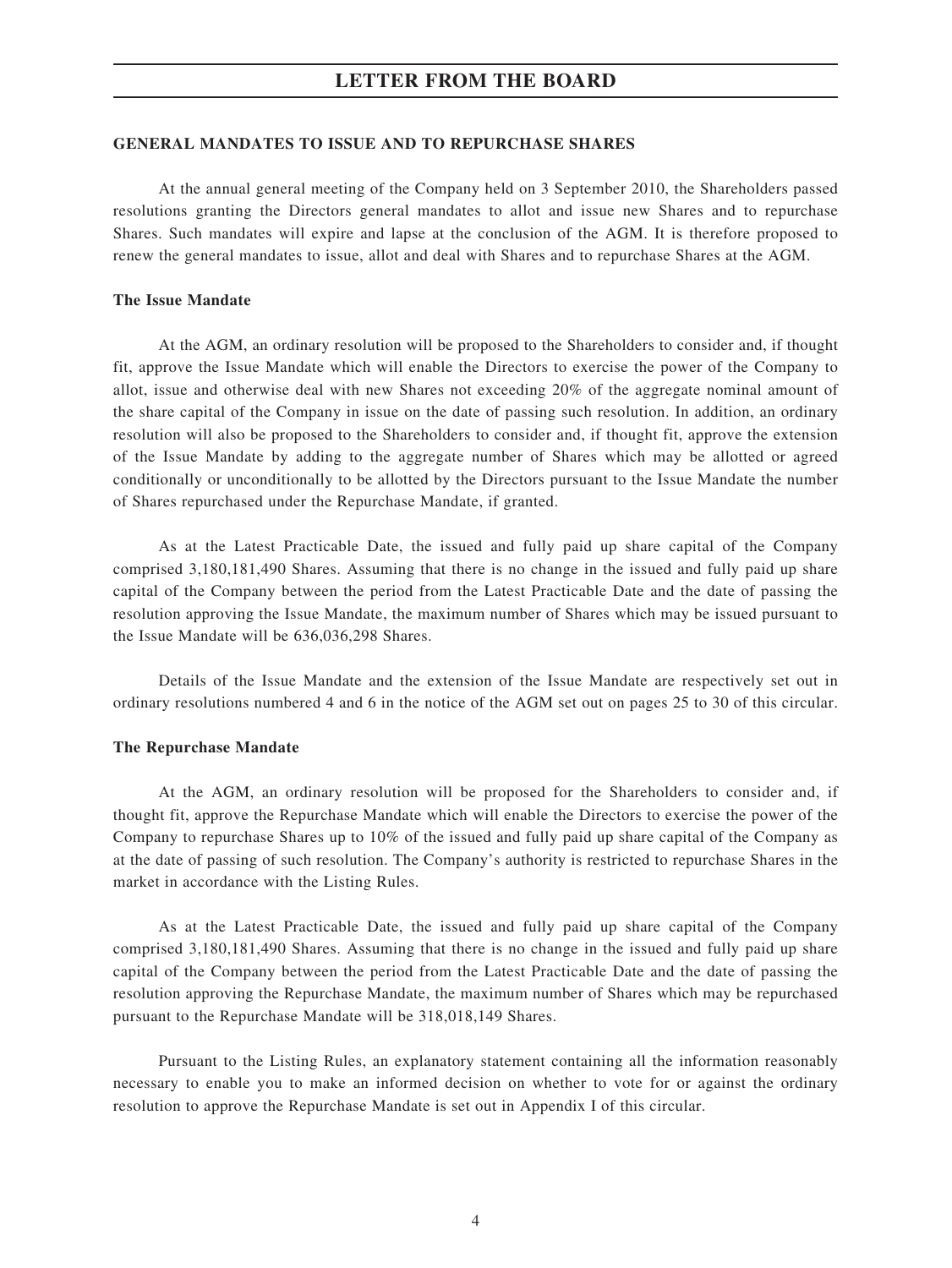Details of the Repurchase Mandate are set out in ordinary resolution numbered 5 in the notice of the AGM set out on pages 25 to 30 of this circular.

Both the Issue Mandate and the Repurchase Mandate will expire upon the earliest of:

- (i) the conclusion of the next annual general meeting of the Company;
- (ii) the expiration of the period within which the next annual general meeting of the Company is required by the Bye-Laws or any applicable law to be held; or
- (iii) the revocation or variation of such authority by an ordinary resolution of the Shareholders in general meeting.

#### **RE-ELECTION OF RETIRING DIRECTORS**

Pursuant to Bye-Law 87(2), Messrs. Chow Siu Ngor and Hung Hing Man shall retire from office at the AGM and being eligible, would offer themselves for re-election. Details of the retiring Directors proposed for re-election at the AGM are set out in Appendix II of this circular.

# **ADOPTION OF NEW SHARE OPTION SCHEME AND TERMINATION OF EXISTING SHARE OPTION SCHEME**

The Existing Share Option Scheme was adopted by the Company on 24 April 2002 and unless otherwise terminated, will remain valid and effective for a period of 10 years from 24 April 2002. As the Existing Share Option Scheme will expire on 23 April 2012, the Board has taken this opportunity to review and consider the rules of the Existing Share Option Scheme. Should the Board propose the adoption of a new share option scheme in the annual general meeting to be held in 2012, there may be a period during which the Existing Share Option Scheme will have already expired, but a new share option scheme has not yet been approved. To enable the continuity of the share option scheme of the Company, the Board proposes to recommend to the Shareholders at the AGM to approve and adopt the New Share Option Scheme in place of the Existing Share Option Scheme.

At the AGM, an ordinary resolution will be proposed to the Shareholders for the purpose of considering and, if though fit, approving the adoption of the New Share Option Scheme pursuant to which the Eligible Person may be granted the Options to subscribe for Shares of the Company upon and subject to the terms and conditions of the New Share Option Scheme. Upon the New Share Option Scheme becoming unconditional, the Existing Share Option Scheme will terminate such that no further options shall be granted thereunder but in all other respects the provisions of the Existing Share Option Scheme shall remain in full force and effect and all options granted thereunder prior to such termination will continue to be valid and exercisable in accordance with their terms of issue.

Up to the Latest Practicable Date, 254,500,000 options are outstanding under the Existing Share Option Scheme.

A summary of the rules of the New Share Option Scheme proposed to be approved and adopted by the Company at the AGM is set out in Appendix III to this circular.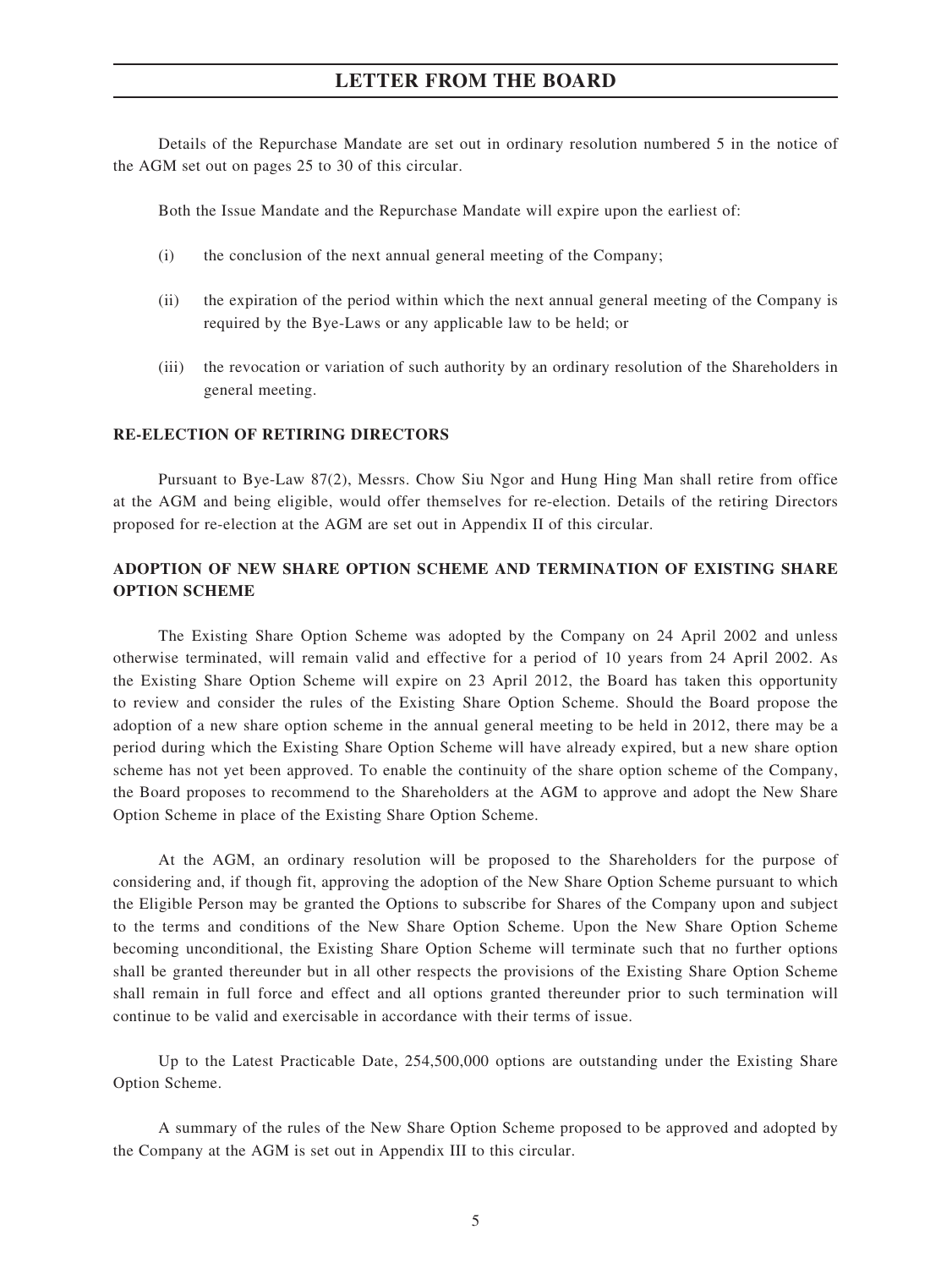Adoption of the New Share Option Scheme is conditional on:

- (a) the passing of the necessary resolution to adopt the New Share Option Scheme by the Shareholders of the Company at the AGM; and
- (b) the Listing Committee of the Stock Exchange granting approval of the listing of and permission to deal in the Shares which may fall to be issued pursuant to the exercise of any such Options.

The purpose of the New Share Option Scheme is to provide incentive or reward to Eligible Persons for their contribution to, and continuing efforts to promote the interests of, the Group.

Under the provisions of the New Share Option Scheme, the Board has the discretion to set a minimum period for which an Option has to be held before it may be exercised. This discretion allows the Board to provide incentives to an Eligible Person to remain as an Eligible Person during the minimum period and thereby enable the Group to continue to benefit from the services of such Eligible Person during such period. This discretion, coupled with the power of the Board to impose any performance target as they may consider appropriate before any Option can be exercised and the discretion of the Board to determine the exercise price subject to the Listing Rules, enables the Group to provide incentives to the Eligible Persons to use their best endeavours in assisting the growth and the development of the Group and places the Group in a better position to attract human resources that are valuable to the growth and the development of the Group as a whole. The scope of participants under the New Share Option Scheme is more specific than that under the Existing Share Option Scheme so that not only does it encompass any employee, Director or consultant of the Group, but it also encompasses agents, suppliers, customers and contractors of the Group, which are not expressly included in the scope of participants under the Existing Share Option Scheme. Moreover, in order to facilitate the operation and administration of the New Share Option Scheme, the circumstances under which an Option will automatically lapse and will not vest are more particularly set out in the New Share Option Scheme. Save as above, there will be no material difference between the terms of the Existing Share Option Scheme and the proposed New Share Option Scheme.

Subject to the obtaining of Shareholders' approval with respect to the adoption of the New Share Option Scheme at the AGM, the total number of Shares which may be issued upon exercise of all Options to be granted under the New Share Option Scheme and Other Share Option Scheme(s) (other than the Existing Share Option Scheme which will terminate upon the New Share Option Scheme becoming unconditional) must not in aggregate exceed 10% of the total issued share capital of the Company as at the Adoption Date unless the Company obtains a fresh approval from Shareholders to renew the 10% limit, provided that the maximum aggregate number of Shares which may be issued upon the exercise of all outstanding Options granted and yet to be exercised under the New Share Option Scheme and any Other Share Option Scheme(s) shall not exceed 30% of the total issued share capital of the Company from time to time.

As at the Latest Practicable Date, there were 3,180,181,490 Shares in issue. Assuming no further Shares are issued prior to the date of adoption of the New Share Option Scheme, Options to subscribe for a total of 318,018,149 Shares may be granted under the New Share Option Scheme, representing 10% of the total issued share capital of the Company as at the Adoption Date.

No trustees will be appointed under the New Share Option Scheme.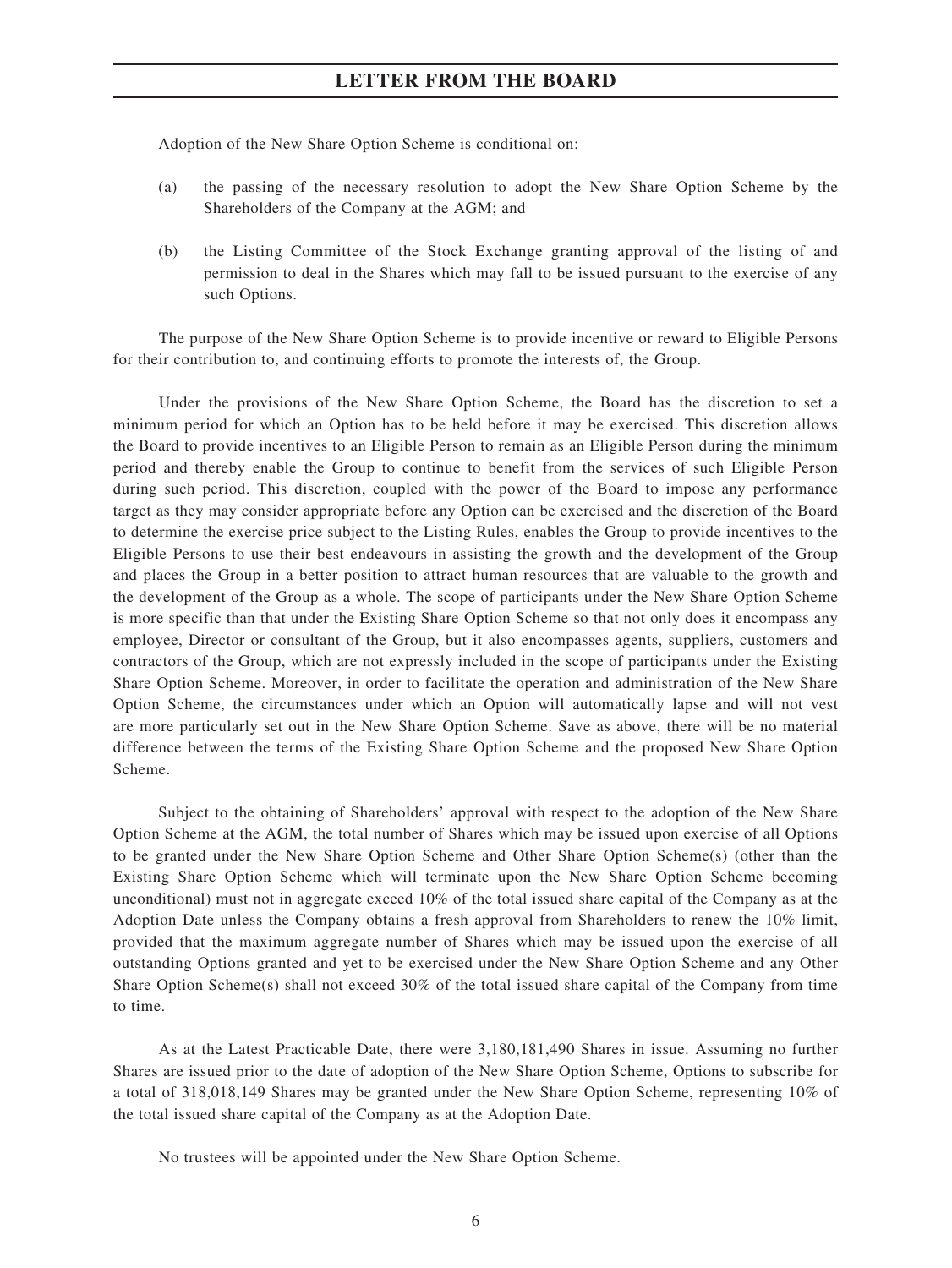The Directors consider that it is inappropriate to value all the Options that can be granted under the New Share Option Scheme on the assumption that they were granted on the Latest Practicable Date as a number of factors crucial for the valuation cannot be reasonably determined. Such factors include the exercise period, fluctuation in future share price, and the conditions, if any, that an Option is subject to. Accordingly, any valuation of the Options based on a large number of speculative assumptions would not be meaningful but may be misleading to the Shareholders.

Application will be made to the Stock Exchange for the listing of, and permission to deal in, the Shares to be issued pursuant to the exercise of the Options granted under the New Share Option Scheme, to the extent of 10% of the total number of Shares in issue as at the Adoption Date.

#### **ANNUAL GENERAL MEETING**

A notice convening the AGM to be held at Unit 3411, 34/F., COSCO Tower, Grand Millennium Plaza, 183 Queen's Road Central, Hong Kong on Monday, 22 August 2011 at 4:30 p.m. is set out on pages 25 to 30 of this circular.

Pursuant to Rule 13.39(4) of the Listing Rules, any vote of Shareholders at a general meeting must be taken by poll. Further announcement on the results of the poll vote will be made by the Company after the AGM.

Whether or not you intend to attend and vote at the AGM in person, you are requested to complete the enclosed form of proxy in accordance with the instructions printed thereon and return it to the Company's branch share registrar in Hong Kong, Tricor Secretaries Limited at 26/F., Tesbury Centre, 28 Queen's Road East, Wanchai, Hong Kong, as soon as practicable but in any event not less than 48 hours before the time appointed for holding the AGM. Completion and return of the form of proxy will not preclude you from attending and voting in person at the AGM or any adjournment thereof should you so wish.

#### **DOCUMENTS AVAILABLE FOR INSPECTION**

A copy of the New Share Option Scheme is available for inspection at the principal place of business of the Company at Unit 3411, 34/F., COSCO Tower, Grand Millennium Plaza, 183 Queen's Road Central, Hong Kong during normal business hours from the date of this circular up to the date of the AGM.

### **RESPONSIBILITY STATEMENT**

This circular, for which the Directors collectively and individually accept full responsibility, includes particulars given in compliance with the Listing Rules for the purpose of giving information with regard to the Company. The Directors, having made all reasonable enquiries, confirm that, to the best of their knowledge and belief, the information contained in this circular is accurate and complete in all material respects and not misleading or deceptive, and there are no other matters the omission of which would make any statement herein or this circular misleading.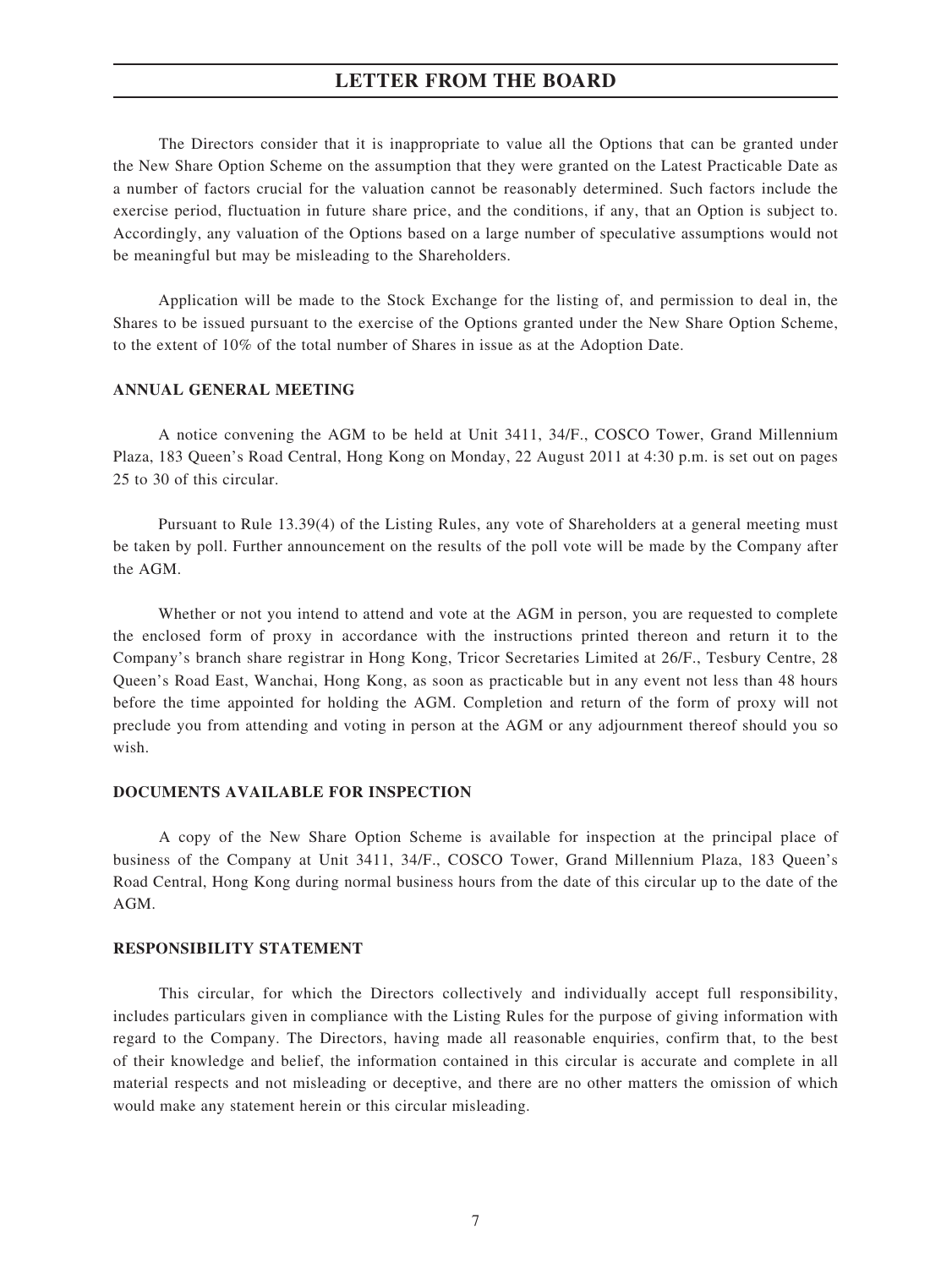#### **RECOMMENDATION**

The Directors consider that the proposals for granting of the Issue Mandate, the Repurchase Mandate, the extension of the Issue Mandate, the re-election of the retiring Directors and the adoption of New Share Option Scheme and the termination of Existing Share Option Scheme are in the best interests of the Company and the Shareholders as a whole and, accordingly, the Directors recommend the Shareholders to vote in favour of the relevant resolutions to be proposed at the AGM.

# **GENERAL INFORMATION**

Your attention is also drawn to the information as set out in the Appendices to this circular.

Yours faithfully, By order of the Board **China Gamma Group Limited Ho Chi Ho** *Executive Director*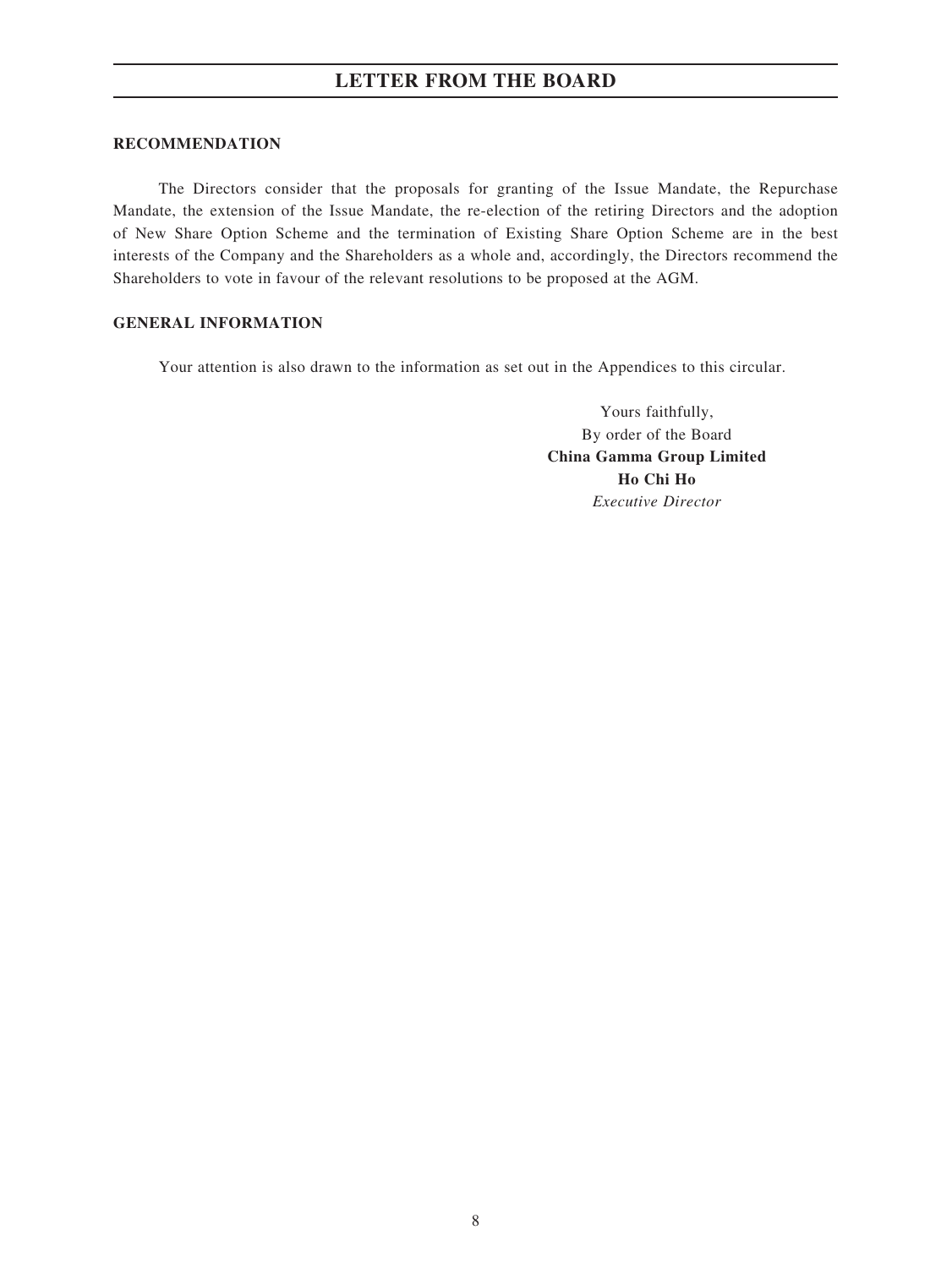This appendix serves as an explanatory statement required by the Listing Rules to provide you with all the information reasonably necessary to enable you to make an informed decision on whether to vote for or against the ordinary resolution to approve the Repurchase Mandate.

# **1. SHARE CAPITAL**

As at the Latest Practicable Date, the issued share capital of the Company comprise 3,180,181,490 Shares.

Subject to the passing of the proposed ordinary resolution approving the Repurchase Mandate and on the basis that none of the outstanding share options of the Company is exercised and no further Shares are issued, allotted or repurchased by the Company prior to the AGM, the exercise of the Repurchase Mandate in full would enable the Company to repurchase up to 318,018,149 Shares during the period ending on the earliest of (i) the conclusion of the next annual general meeting of the Company following the passing of the resolution referred to herein; (ii) the expiration of the period within which the next annual general meeting of the Company is required by the Bye-Laws or any applicable law to be held; or (iii) the date on which such authority is revoked or varied by an ordinary resolution of the Shareholders at a general meeting of the Company.

## **2. REASONS FOR SHARE REPURCHASES**

Although the Directors have no present intention of repurchasing the Shares, they believe that it is in the best interests of the Company and the Shareholders to continue to have a general authority from the Shareholders to enable the Directors to repurchase Shares in the market. Such repurchases may, depending on market conditions and funding arrangements at the time, lead to an enhancement of the net asset value of the Company and its assets and/or its earnings per Share and will only be made when the Directors believe that such repurchases will benefit the Company and the Shareholders as a whole.

#### **3. FUNDING OF REPURCHASES**

It is envisaged that any repurchase of Shares would be financed out of funds which are legally available for such purpose in accordance with the memorandum of association and Bye-Laws, the Listing Rules and the applicable laws of Bermuda. Under the laws of Bermuda, the repurchased shares will be cancelled and the Company's issued share capital will be reduced by the nominal value of those repurchased shares accordingly.

The Directors are not aware of any material adverse impact on the working capital or gearing level of the Company as compared with the position disclosed in its most recent published audited financial statements as at 31 March 2011 in the event that the Repurchase Mandate is exercised in full. The Directors do not propose to exercise the Repurchase Mandate to such extent as would, in the circumstances, have a material adverse impact on the working capital or gearing level of the Company which in the opinion of the Directors are from time to time appropriate for the Company.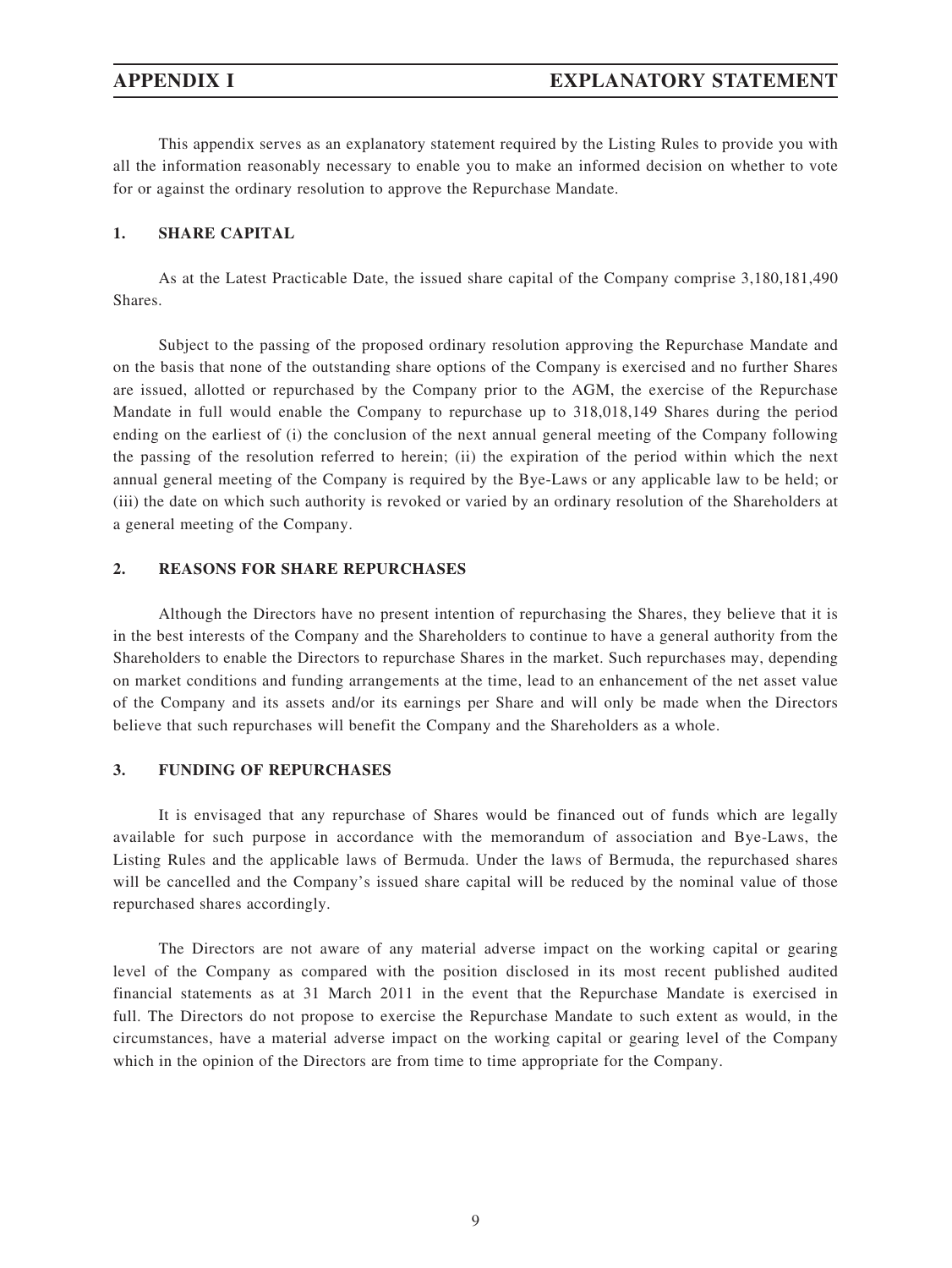# **4. SHARE PRICES**

The highest and lowest market prices at which the Shares have traded on the Stock Exchange during each of the previous twelve months preceding the Latest Practicable Date were as follows:

| Month                                          | <b>Highest</b> | Lowest |
|------------------------------------------------|----------------|--------|
|                                                | HK\$           | HK\$   |
|                                                |                |        |
| 2010                                           |                |        |
| May                                            | 0.168          | 0.145  |
| June                                           | 0.168          | 0.150  |
| July                                           | 0.173          | 0.145  |
| August                                         | 0.156          | 0.135  |
| September                                      | 0.141          | 0.130  |
| October                                        | 0.137          | 0.120  |
| November                                       | 0.158          | 0.132  |
| December                                       | 0.158          | 0.123  |
| 2011                                           |                |        |
| January                                        | 0.160          | 0.139  |
| February                                       | 0.190          | 0.155  |
| March (Note)                                   | 0.208          | 0.177  |
| April (Note)                                   |                |        |
| May (Note) (up to the Latest Practicable Date) | 0.320          | 0.227  |

*Note:* Trading in the Shares has been suspended with effect from (a) 9:00 a.m. on 9 March 2011 and resumed with effect from 9:00 a.m. on 4 May 2011; and (b) 1:30 p.m. on 11 May 2011 and resumed with effect from 9:00 a.m. on 12 May 2011.

# **5. DISCLOSURE OF INTERESTS**

As at the Latest Practicable Date, none of the Directors or, to the best of their knowledge having made all reasonable enquiries, any of their respective associates have any present intention to sell any Shares to the Company or its subsidiaries (as defined in the Companies Ordinance (Chapter 32 of the Laws of Hong Kong)) in the event that the Repurchase Mandate is approved by the Shareholders.

As at the Latest Practicable Date, no Connected Person has notified the Company that he/she has a present intention to sell any Shares to the Company or has undertaken not to sell any of the Shares held by him/her to the Company, in the event that the Repurchase Mandate is approved by the Shareholders.

# **6. UNDERTAKING OF THE DIRECTORS**

The Directors have undertaken to the Stock Exchange that, so far as the same may be applicable, they will only exercise the Repurchase Mandate in accordance with the memorandum of association and Bye-Laws, the Listing Rules and the applicable laws of Bermuda.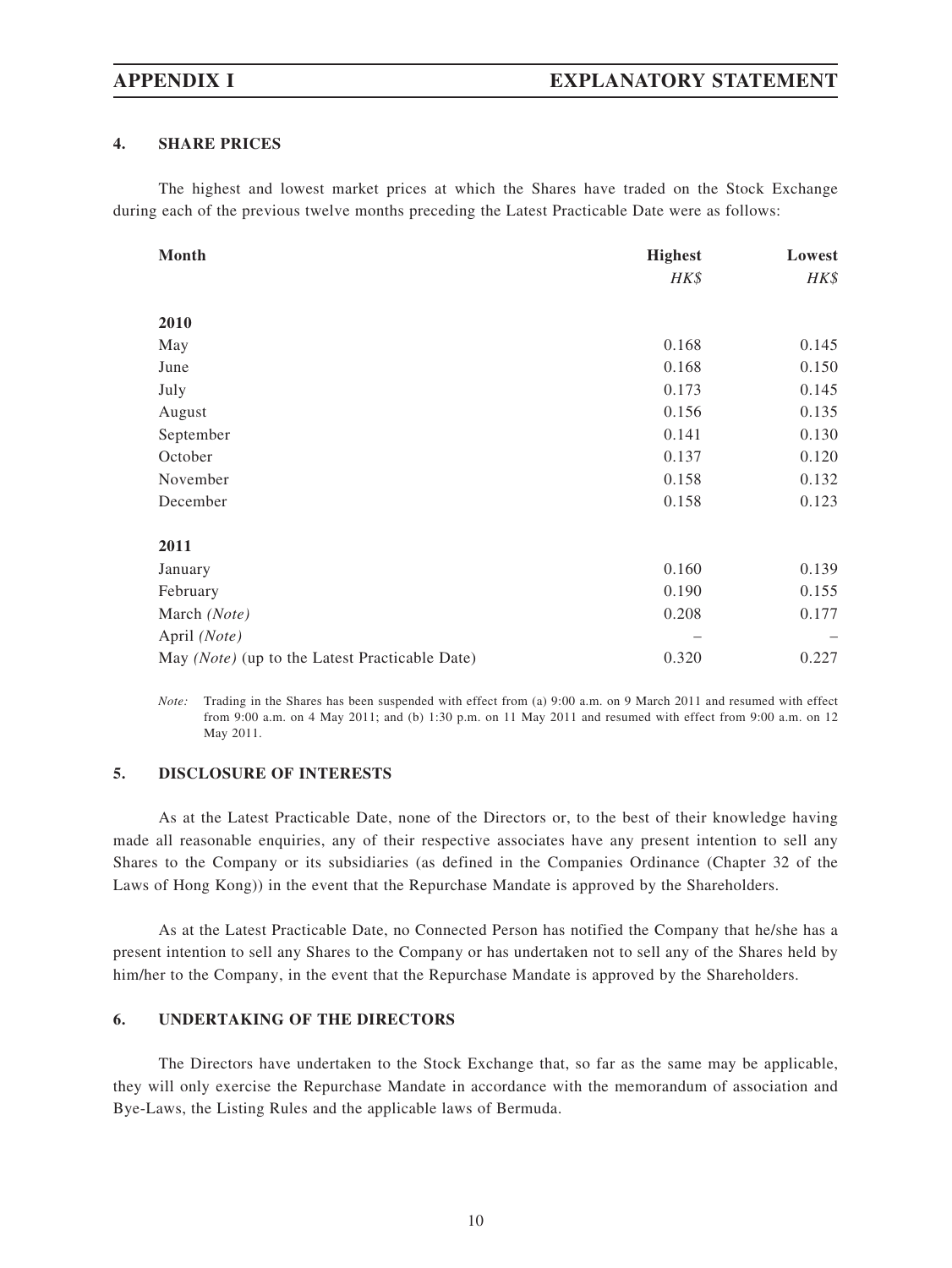# **7. EFFECT OF THE TAKEOVERS CODE AND MINIMUM PUBLIC FLOAT**

If, as a result of a repurchase of Shares, a Shareholder's proportionate interest in the voting rights of the Company increases, such increase will be treated as an acquisition of voting rights for the purposes of the Takeovers Code. Accordingly, a Shareholder, or group of Shareholders acting in concert, depending on the level of increase in the Shareholder's interests, could obtain or consolidate control of the Company and become obliged to make a mandatory offer in accordance with Rule 26 of the Takeovers Code.

As at the Latest Practicable Date, the following substantial Shareholders have or are taken to have interests under the SFO as set out below:

| Name of substantial<br>Shareholder | Number of<br><b>Shares (including</b><br>underlying Shares)<br>held | Approximate<br>percentage of<br>existing<br>shareholding | Approximate<br>percentage of<br>shareholding if<br>the Repurchase<br><b>Mandate</b> is<br>exercised in full |
|------------------------------------|---------------------------------------------------------------------|----------------------------------------------------------|-------------------------------------------------------------------------------------------------------------|
| Chan How Chung, Victor             | 1,211,536,473<br>(Note)                                             | 38.10%                                                   | 42.33%                                                                                                      |
| Mega Market Assets Limited         | 1,053,986,473<br>(Note)                                             | 33.14%                                                   | 36.82%                                                                                                      |

*Note:*

Mega Market Assets Limited, which is directly interested in 1,053,986,473 Shares in the Company, is beneficially wholly owned by Mr. Chan How Chung, Victor. As at the Latest Practicable Date, Mr. Chan had a personal interest in 157,550,000 Shares.

On the basis that none of the outstanding share options of the Company is exercised and no further Shares are issued or repurchased prior to the AGM, in the event that the Directors exercise in full the Repurchase Mandate, the interests of the above substantial Shareholders would be increased to such percentages shown in the last column above.

As at the Latest Practicable Date, Mr. Chan How Chung, Victor is interested in approximately 38.10% of the existing issued share capital of the Company. In the event that the Directors should exercise in full the power to repurchase Shares, which is proposed to be granted to the Directors pursuant to the Repurchase Mandate, the interests of Mr. Chan How Chung, Victor may be increased to 42.33% of the issued share capital of the Company which would trigger his obligations to make a mandatory offer under Rule 26 of the Takeovers Code. The Directors have no intention to repurchase Shares to such an extent that would give rise to an obligation to make a mandatory offer under the Takeovers Code.

Assuming that none of the outstanding share options of the Company is exercised and no further issue of Shares between the Latest Practicable Date and the date of a repurchase, the exercise of the Repurchase Mandate in whole or in part will not result in less than 25% of the issued share capital of the Company being held by the public as required by Rule 8.08 of the Listing Rules. The Directors have no intention to exercise the Repurchase Mandate to an extent as may result in a public shareholding of less than such prescribed percentage.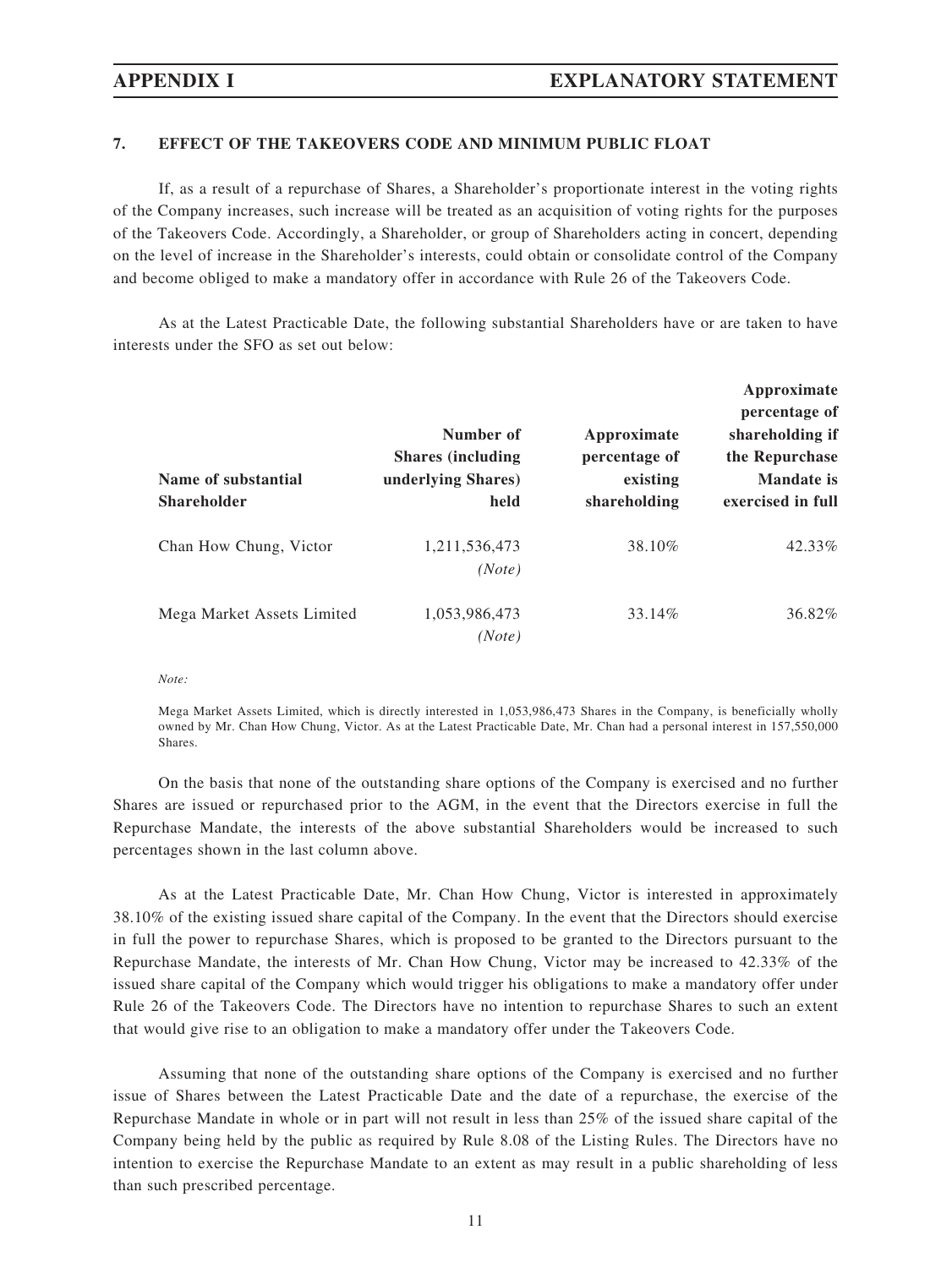# **8. SHARE REPURCHASES BY THE COMPANY**

The Company has not repurchased any of its Shares (whether on the Stock Exchange or otherwise) in the six months preceding the Latest Practicable Date.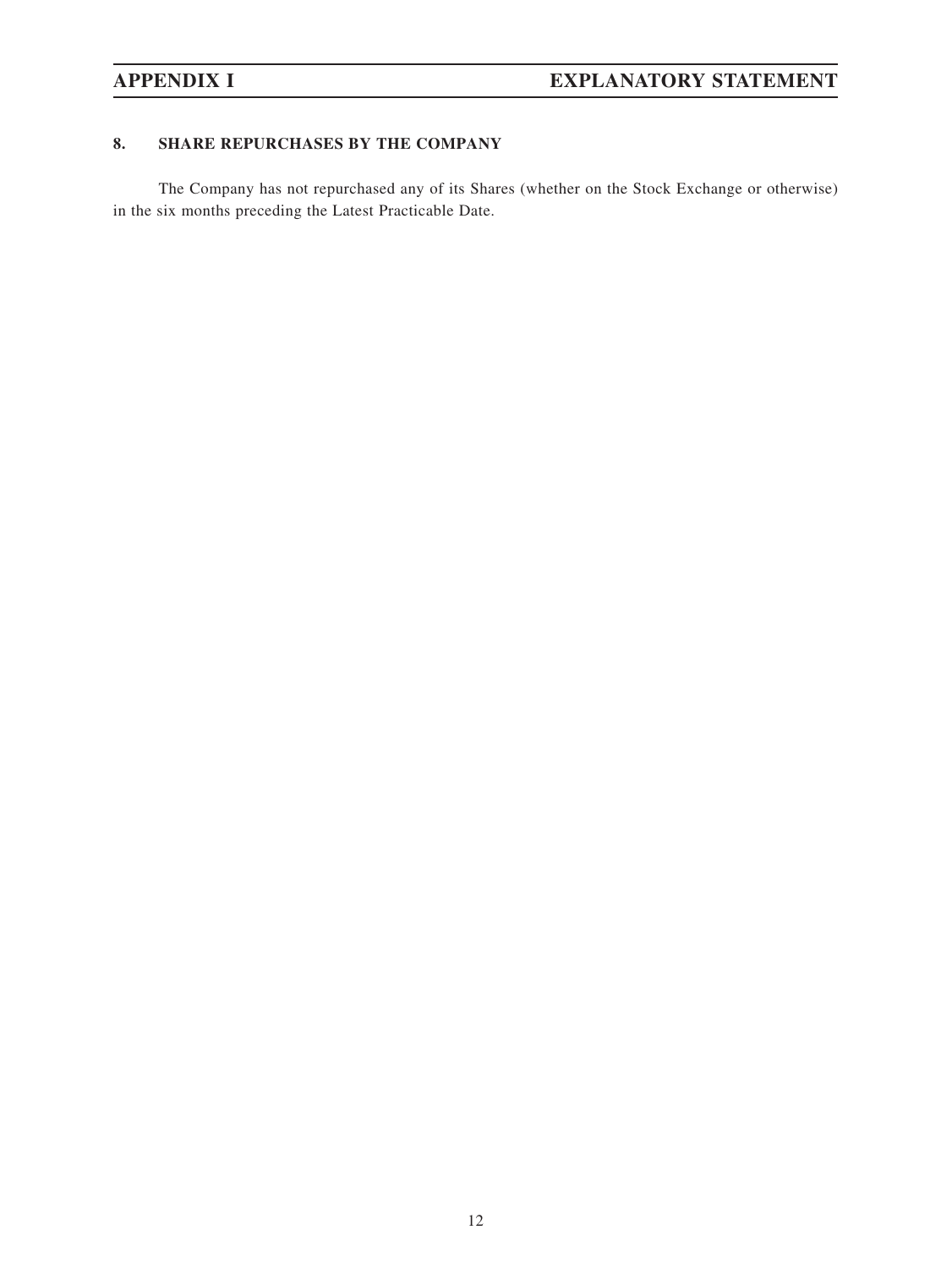# **APPENDIX II DETAILS OF RETIRING DIRECTORS PROPOSED FOR RE-ELECTION**

The following are the particulars of the Directors who will retire and, being eligible, shall offer themselves for re-election at the AGM pursuant to the Bye-Laws and the Listing Rules:

**Mr. Chow Siu Ngor**, aged 55, is a non-executive Director of the Company. Mr. Chow joined the Board on 30 April 2006. He is a practicing solicitor in Hong Kong. Mr. Chow graduated from the Chinese University of Hong Kong in 1981 with an honors degree in Social Science. He then obtained an honors degree in Laws from the University of Birmingham in England in 1987. Mr. Chow was admitted as a solicitor of the Supreme Court of Hong Kong in 1990 and has been in private practice since then. Currently, Mr. Chow is a Partner of Messrs. King & Wood, Solicitors, Hong Kong. He now serves as an independent non-executive director of CCT Tech International Limited and REXLot Holdings Limited, both are listed companies in Hong Kong. Mr. Chow was also an independent non-executive director of China Solar Energy Holdings Limited from 5 October 1998, a listed company in Hong Kong, until his retirement on 23 September 2008.

Mr. Chow is a member of the audit committee and the remuneration committee of the Company. Save as disclosed above, Mr. Chow does not hold any position with the Company or other members of the Group, nor did he act as director in any other listed public company in the past three years preceding the date hereof.

Mr. Chow does not have any relationships with any other Directors, senior management, substantial shareholders or controlling shareholders (as defined in the Listing Rules) of the Company. As at the Latest Practicable Date, Mr. Chow has 3,000,000 share options granted under the Existing Share Option Scheme adopted by the Company on 24 April 2002, entitling him to subscribe for 3,000,000 Shares. Save as disclosed above, Mr. Chow does not have any interest in the securities of the Company within the meaning of Part XV of the SFO.

No service contract was entered into between the Company and Mr. Chow. There is no fixed term of service with the Company but he is subject to retirement by rotation and re-election at annual general meeting of the Company in accordance with the Bye-Laws of the Company. Currently Mr. Chow is entitled to receive an annual director's fee of HK\$120,000. His director's remuneration shall be reviewed by the remuneration committee of the Company and determined by the Board with reference to his duties and responsibilities with the Company and the prevailing market condition and subject to the approval of the Shareholders.

Save as disclosed above, there is no other matter that needs to be brought to the attention of the Shareholders and there is no other information that should be disclosed pursuant to Rule 13.51(2) of the Listing Rules.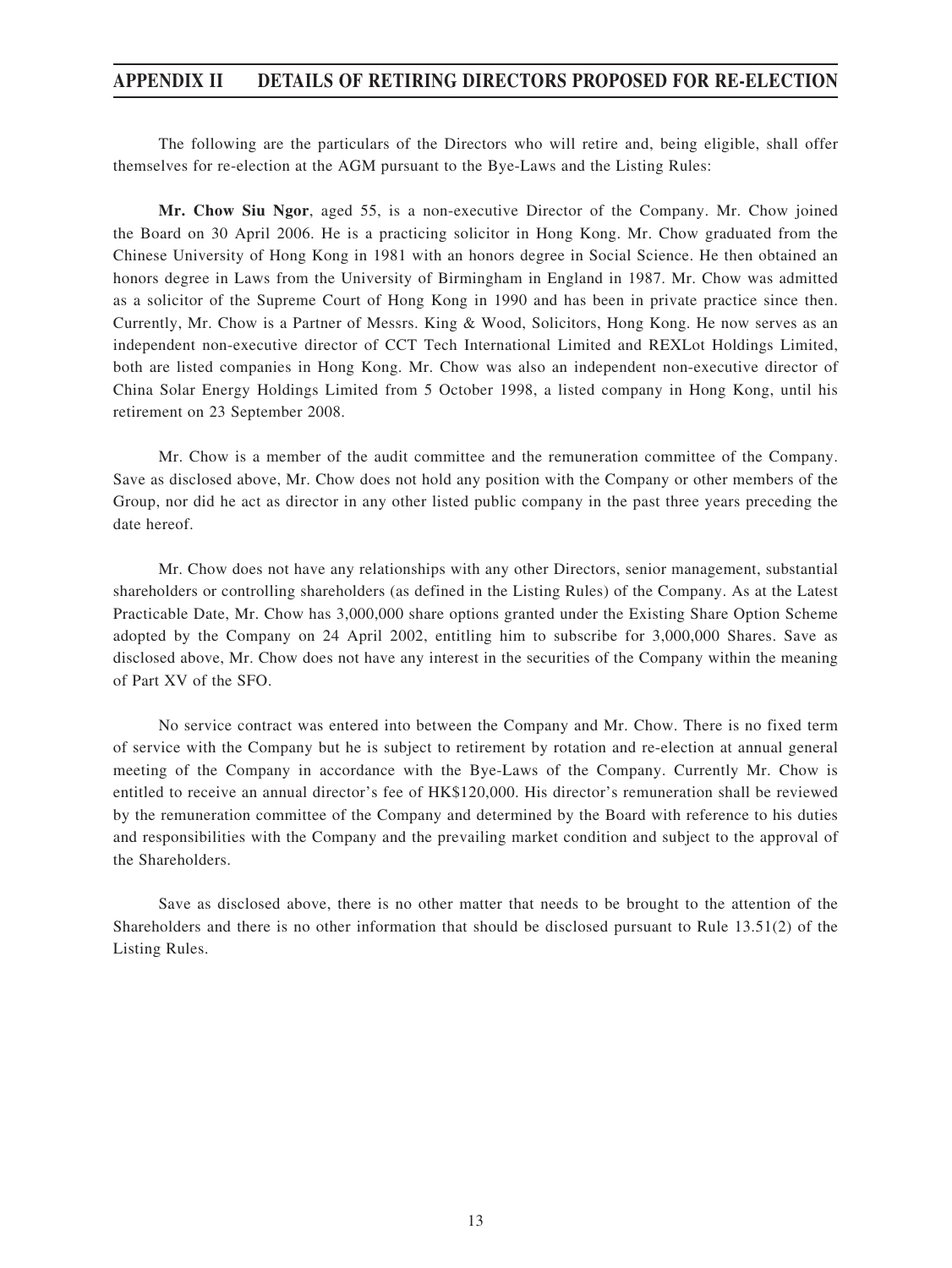# **APPENDIX II DETAILS OF RETIRING DIRECTORS PROPOSED FOR RE-ELECTION**

**Mr. Hung Hing Man**, aged 40, is an independent non-executive director of the Company. Mr. Hung joined the Board on 31 March 2009. He holds a masters degree in Business Administration from the University of Western Sydney. He is a fellow member of the Association of Chartered Certified Accountants, the Hong Kong Institute of Certified Public Accountants and the Taxation Institute of Hong Kong and a member of the Society of Chinese Accountants and Auditors. Mr. Hung is currently a proprietor of a certified public accountants firm. He has over 14 years of working experience in corporate finance, accounting, auditing and taxation sectors. Mr. Hung was an independent non-executive director of SMI Corporation Limited from July 2009 to December 2009 and is currently an independent nonexecutive director of Madex International (Holdings) Limited and Eternity Investment Limited (formerly known as China Star Investment Holdings Limited), companies whose shares are listed on the Stock Exchange.

Mr. Hung is a member of the audit committee and the remuneration committee of the Company. Save as disclosed above, Mr. Hung does not hold any position with the Company or other members of the Group, nor did he act as director in any other listed public company in the past three years preceding the date hereof.

Mr. Hung does not have any relationships with any other Directors, senior management, substantial shareholders or controlling shareholders (as defined in the Listing Rules) of the Company. As at the Latest Practicable Date, Mr. Hung has beneficial interest in 500,000 Shares. Save as disclosed above, Mr. Hung does not have any interest in the securities of the Company within the meaning of Part XV of the SFO.

No service contract was entered into between the Company and Mr. Hung. There is no fixed term of service with the Company but he is subject to retirement by rotation and re-election at annual general meeting of the Company in accordance with the Bye-Laws of the Company. Currently Mr. Hung is entitled to receive an annual director's fee of HK\$120,000. His director's remuneration shall be reviewed by the remuneration committee of the Company and determined by the Board with reference to his duties and responsibilities with the Company and the prevailing market condition and subject to the approval of the Shareholders.

Save as disclosed above, there is no other matter that needs to be brought to the attention of the Shareholders and there is no other information that should be disclosed pursuant to Rule 13.51(2) of the Listing Rules.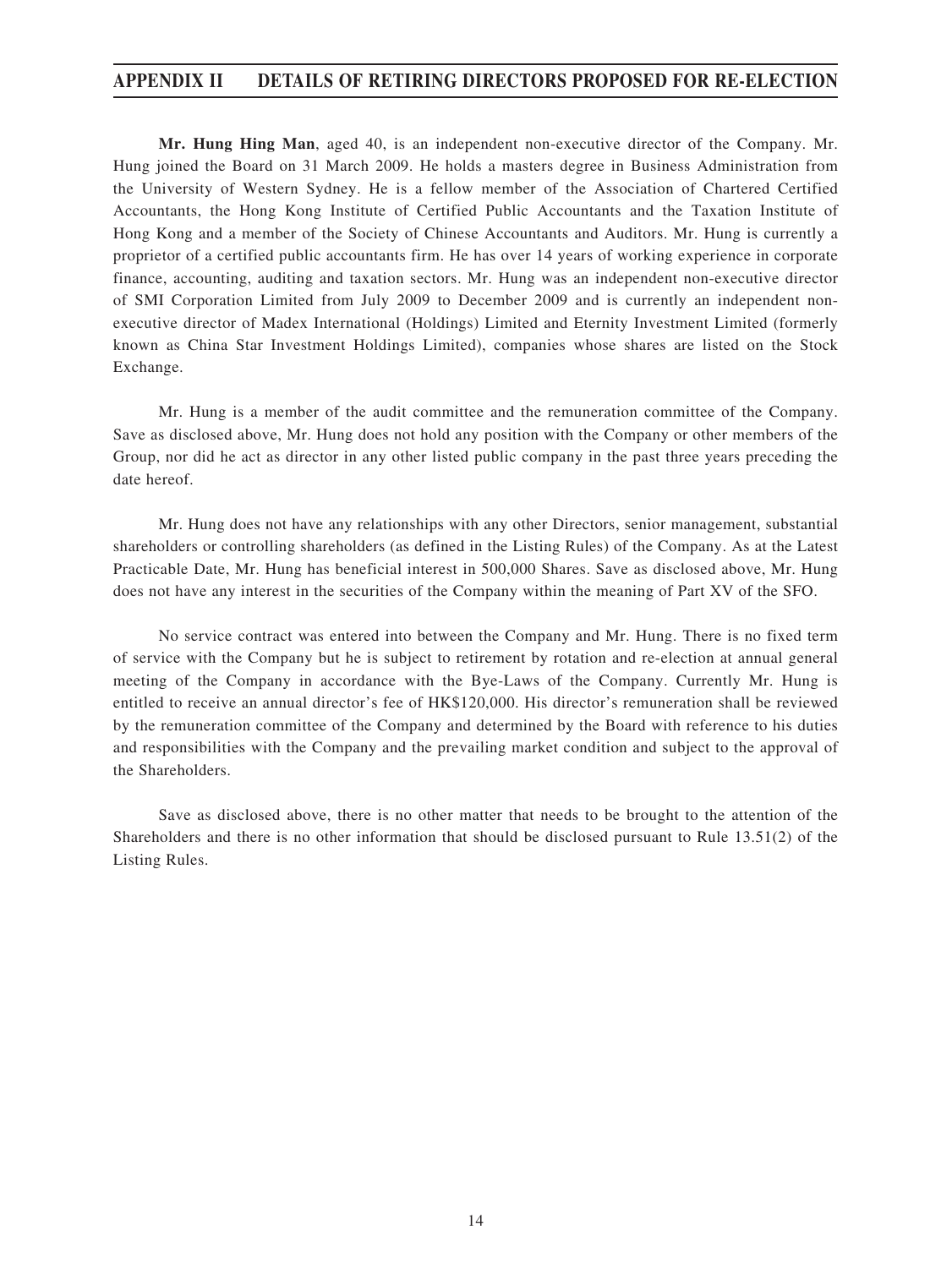The following is a summary of the rules of the New Share Option Scheme proposed to be adopted at the AGM to be held on 22 August 2011.

#### **PURPOSE OF THE SCHEME**

The purpose of the New Share Option Scheme is to provide incentive or reward to Eligible Persons for their contribution to, and continuing efforts to promote the interests of, the Group.

#### **WHO MAY JOIN**

The Board may in its absolute discretion grant Options to any Eligible Person.

## **GRANT AND ACCEPTANCE OF OPTIONS**

The Board shall be entitled at any time within a period of 10 years commencing on the Adoption Date to make an offer to subscribe for such number of Shares to any Eligible Person as the Board may in its absolute discretion select. Such offer shall be made to an Eligible Person by letter and will remain open for acceptance by the Eligible Person concerned on a day specified in the letter of grant which such date shall be no longer than 30 days from the date of the letter of grant. The Option(s) shall be deemed to have been granted and accepted and taken effect when the duplicate letter comprising acceptance of the Option(s) is duly signed by the Eligible Person together with a remittance in favour of the Company of HK\$1.00 for each acceptance of grant of the Option(s). Subject to the terms of the New Share Option Scheme and all applicable laws, the Board has the power to determine the period within which payments or calls must or may be made.

#### **SUBSCRIPTION PRICE OF SHARES**

Options may be exercised at a subscription price determined by the Board (subject to adjustments as provided in the rules of the New Share Option Scheme) and notified to an Eligible Person, which shall be at least the highest of (i) the nominal value of the Shares; (ii) the closing price of the Shares as stated in the Stock Exchange's daily quotations sheet on the date of the offer of the Options, which must be a business day (as defined in the New Share Option Scheme); and (iii) the average closing price of the Shares as stated in the Stock Exchange's daily quotations sheets for the five business days immediately preceding the date of the offer of the Options.

#### **MAXIMUM NUMBER OF SHARES AVAILABLE FOR SUBSCRIPTION**

The maximum number of Shares which may be issued upon the exercise of all options to be granted under the New Share Option Scheme and Other Share Option Scheme(s) shall not exceed 10% of the number of issued Shares as at the date of Shareholders' approval of the New Share Option Scheme (or such number of shares as will result from a sub-division or a consolidation of the Shares from time to time) (the "**Scheme Mandate Limit**"). Unless approved as referred to in the paragraph below, no Options or options granted under any Other Share Option Scheme(s) may be granted if such grant will result in the Scheme Mandate Limit being exceeded. For the avoidance of doubt, Shares which may be issued upon the exercise of the options granted under the Existing Share Option Scheme before its termination and outstanding as at the Adoption Date shall not be included in the calculation of the Scheme Mandate Limit as at the Adoption Date.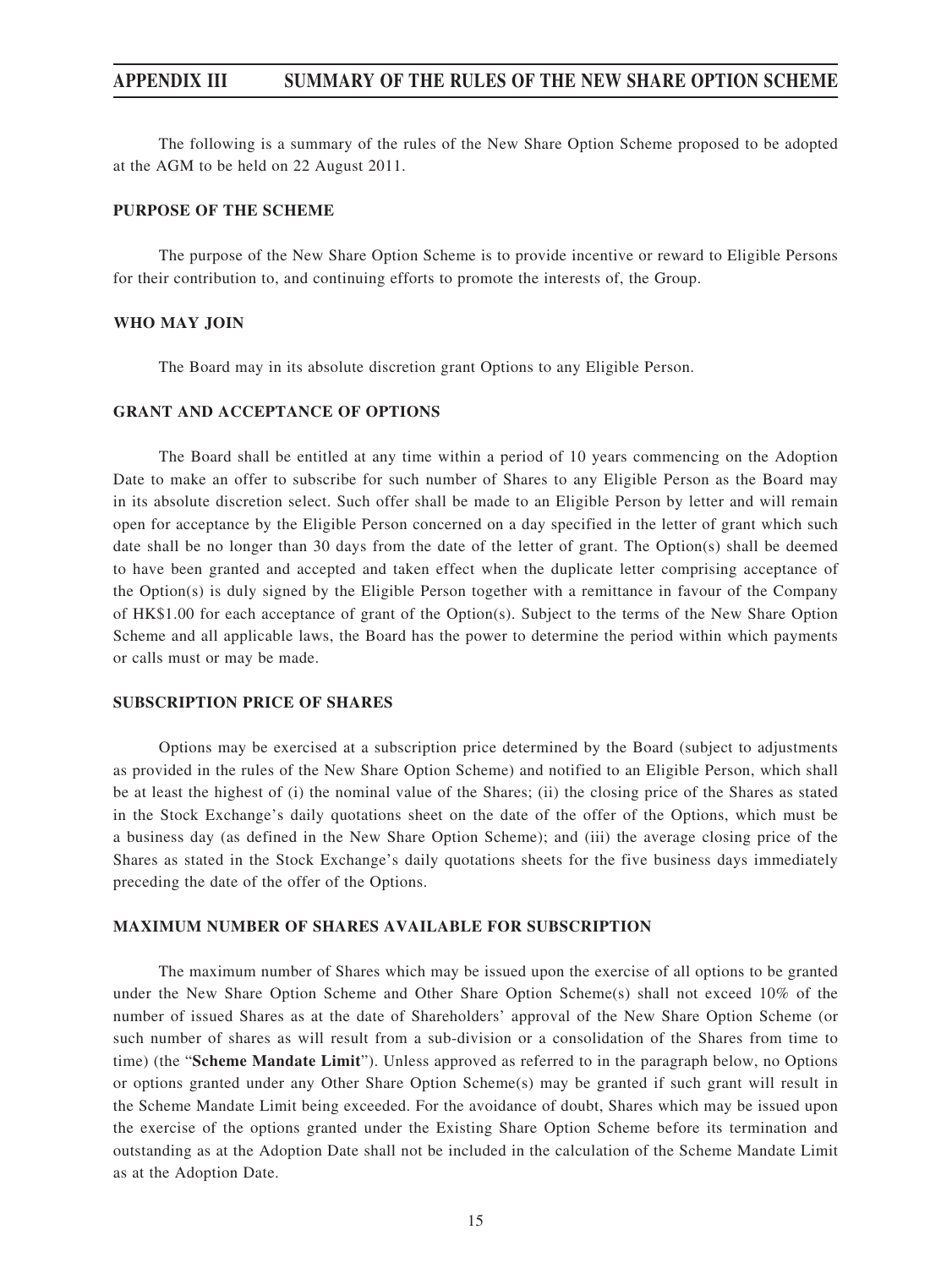The Company may refresh the Scheme Mandate Limit by ordinary resolution of the Shareholders in general meeting, provided that:

- (a) the Scheme Mandate Limit so refreshed shall not exceed 10% of the total number of issued Shares as at the date of Shareholders' approval of the refreshment of the Scheme Mandate Limit;
- (b) Options or options previously granted under the New Share Option Scheme or Other Share Option Scheme(s) (including options outstanding, cancelled, or lapsed in accordance with the relevant scheme rules or exercised) shall not be counted for the purpose of calculating the Scheme Mandate Limit as refreshed; and
- (c) a circular regarding the proposed refreshment has been despatched to the Shareholders of the Company in a manner complying with, and containing the matters specified in the relevant provisions of Chapter 17 of the Listing Rules.

Subject to the Listing Rules, the maximum number of Shares which may be issued upon exercise of all outstanding vested or unvested options granted and yet to be exercised under the New Share Option Scheme and any Other Share Option Scheme(s) must not in aggregate exceed 30% of the total number of Shares in issue from time to time (the "**Overriding Limit**"). No options granted under the New Share Option Scheme or any Other Share Option Scheme(s) may be granted if it will result in the Overriding Limit being exceeded.

As at the Latest Practicable Date, there were 3,180,181,490 Shares in issue. Assuming no further Shares are issued prior to the Adoption Date, Options to subscribe for a total of 318,018,149 Shares may be granted under the New Share Option Scheme (and the Existing Share Option Scheme on or after the Adoption Date and before its termination) pursuant to the Scheme Mandate Limit, representing 10% of the total issued share capital of the Company as at the Adoption Date.

Subject to the Overriding Limit, the Company may seek separate approval from the Shareholders for granting Options which will result in the Scheme Mandate Limit being exceeded, provided that the grant is to persons specifically identified by the Company before the approval is sought and a circular regarding the grant has been despatched to the Shareholders in a manner complying with the relevant provisions of Chapter 17 of the Listing Rules.

The maximum number of Shares (issued and to be issued) in respect of which Options may be granted under the New Share Option Scheme and any Other Share Option Scheme(s) (whether exercised, cancelled or outstanding) to any Eligible Person in any 12-month period shall not exceed 1% of the total number of Shares in issue unless such grant has been duly approved by ordinary resolution of the Shareholders in general meeting at which the relevant Eligible Person and his associates abstained from voting and the Company has issued a circular in accordance with the relevant provisions of Chapter 17 of the Listing Rules.

In calculating the aforesaid limit of 1%, Options that have lapsed shall not be counted.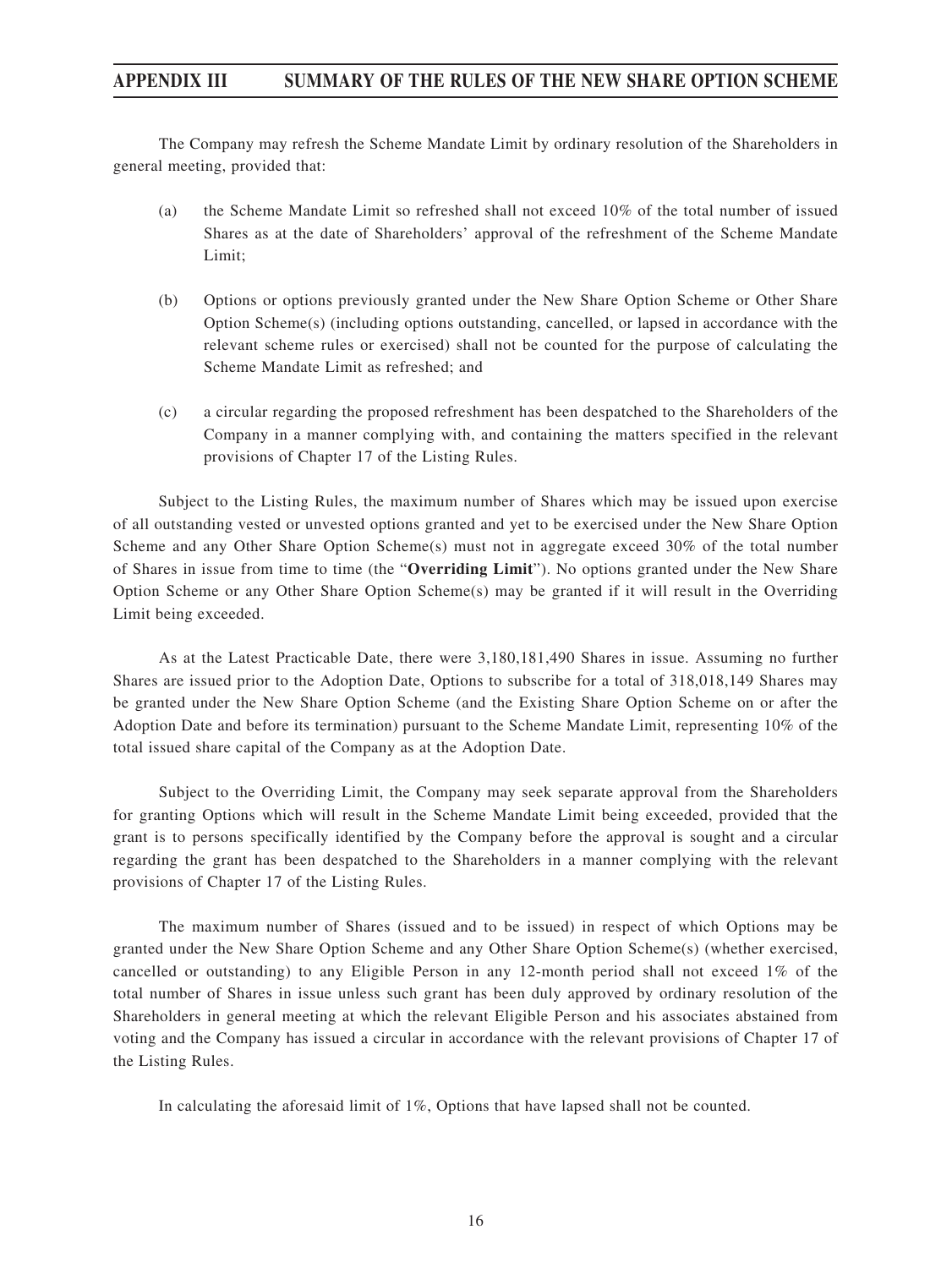#### **GRANT OF OPTIONS TO CONNECTED PERSONS**

Any grant of Options to a Director, chief executive or substantial Shareholders of the Company or any of their respective associates must be approved by the independent non-executive Directors (excluding any independent non-executive Director who is a prospective grantee of the Option).

Where Options are proposed to be granted to a substantial Shareholder or an independent nonexecutive Director or any of their respective associates, and the proposed grant of Options would result in the Shares issued and to be issued upon exercise of all options already granted and to be granted under the New Share Option Scheme and Other Share Option Scheme(s) (including options exercised, cancelled and outstanding) to such person in the 12-month period up to and including the date of the grant of such options to represent in aggregate over 0.1% of the total number of issued Shares for the time being and have an aggregate value (based on the closing price of a Share at each date of the grant of these options) exceeding HK\$5,000,000, the proposed grant shall be subject to:

- (a) the issue of a circular to the Shareholders containing the details of the grant in a manner complying with, and containing the matters specified in, the relevant provisions of Chapter 17 of the Listing Rules (including in particular, a recommendation from the independent non-executive Directors (excluding the independent non-executive Director who is the prospective grantee of the Option) to the independent Shareholders as to voting); and
- (b) the approval of the Shareholders in general meeting in accordance with the requirements of the Listing Rules at which all Connected Persons abstained from voting (but a Connected Person may vote against the resolution at the general meeting provided that his intention to do so has been stated in the circular).

Any change in the terms of any Option granted to a substantial Shareholder or an independent nonexecutive Director (or their respective associates) which would result in the number and value of Shares issued and to be issued upon exercise of all Options and options granted under any Other Share Option Scheme(s) exceeding that set out in the paragraph above shall not be valid unless a circular regarding the change has been despatched to the Shareholders in a manner complying with the relevant provisions of Chapter 17 of the Listing Rules, and the change has been approved by the Shareholders in general meeting, at which all Connected Persons abstained from voting (but a Connected Person may vote against the resolution at the general meeting if his intention to do so has been stated in the circular).

In calculating the aforesaid limit of 0.1%, Options that have lapsed shall not be counted.

## **TIME FOR EXERCISE OF OPTIONS**

The grantee of an Option may subscribe for Shares during such period as may be determined by the Board (which shall not be more than 10 years commencing on the date on which the Option is granted and accepted in accordance with the New Share Option Scheme) (the "**Option Period**"). Unless otherwise determined by the Board and stated in the offer of the grant of Options to a grantee, there is no minimum period for which an Option must be held before it can be exercised.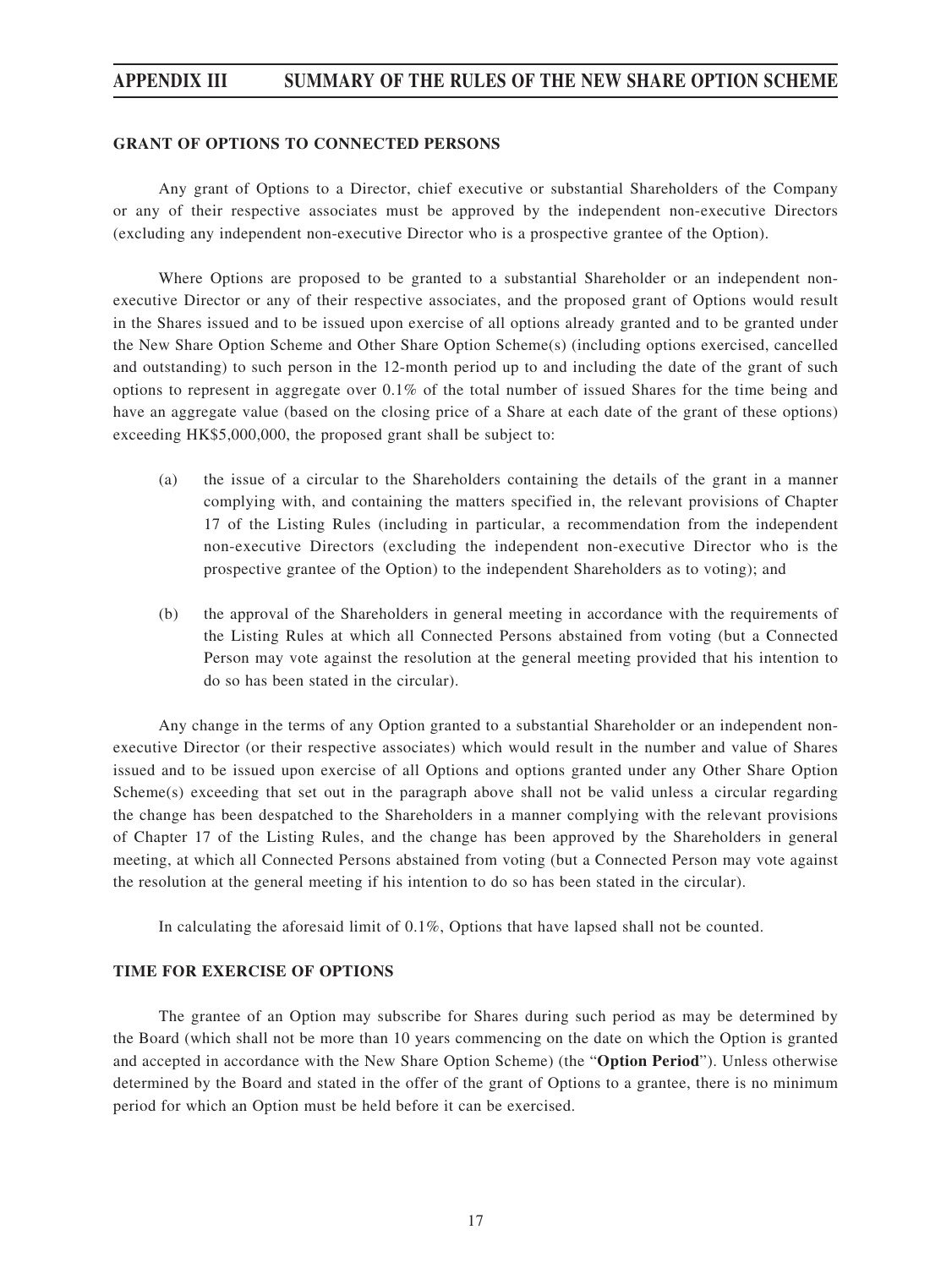#### **PERFORMANCE TARGETS**

Save as otherwise provided in the letter of grant of the Option $(s)$ , the New Share Option Scheme provides that there are no performance targets that need to be met before a grantee is entitled to exercise an Option duly granted.

#### **RIGHTS ARE PERSONAL TO GRANTEE**

Except for the transmission of an Option on the death of an individual grantee to his personal representative(s) as provided for in the New Share Option Scheme, an Option shall be personal to the grantee of the Option and shall not be assignable nor transferable and that no grantee shall sell, transfer, charge, mortgage or encumber or create any interest in favour of a person over or in relation to any Option. If the grantee of an Option commits a breach of the above, the Option will automatically lapse and will not vest and cannot be exercised.

#### **RIGHTS ON CEASING EMPLOYMENT**

Subject to the provisions in the paragraphs below headed "RIGHTS ON DEATH, ILLNESS, REDUNDANCY, RETIREMENT ETC." and "RIGHTS ON CHANGE OF SHAREHOLDING OR OWNERSHIP OF GRANTEE" and the sub-paragraph (ii) under the paragraph below headed "LAPSE OF OPTION", each as more particularly set out in the New Share Option Scheme, if a holder of an Option ceases to be an Eligible Person, (a) any unvested Option held by such grantee will automatically lapse and (b) any vested Option held by such grantee (to the extent not exercised) may be exercised (in whole or in part) before the expiry of one month after the date of such cessation, which date shall be deemed to be: (i) if he is an Eligible Employee, his last actual working day with the Employer whether salary is paid in lieu of notice or not; or (ii) if he is not an Eligible Employee, the date on which the relationship constituting him an Eligible Person ceases. Any vested Option not exercised prior to the expiry of such period will automatically lapse.

#### **RIGHTS ON DEATH, ILLNESS, REDUNDANCY, RETIREMENT ETC.**

If the grantee who is an Eligible Employee on the date on which the Option is accepted ceases to be an Eligible Employee because of:

- (a) death; or
- (b) ill health, serious injury or disability which in the opinion of the Board renders the Eligible Employee unfit to perform his duties of his employment or his office for a continuous period of 12 months and provided such illness or injury or disability is not self-inflicted; or
- (c) redundancy or retirement according to his contract of appointment or employment with his Employer; or
- (d) early retirement by agreement with his Employer; or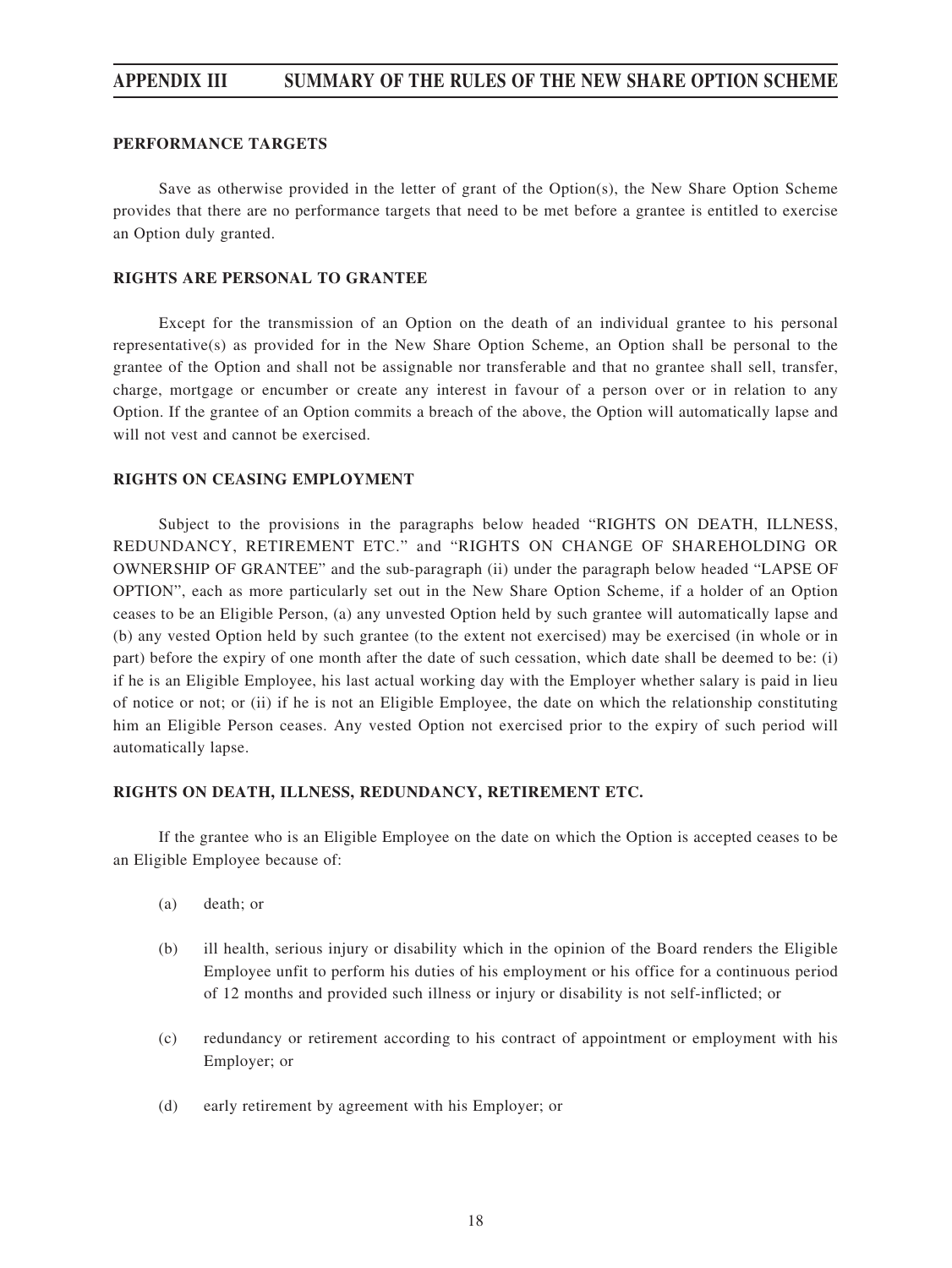(e) his employment or office being in a company which ceases to be a member of the Group or under the Control (as defined in the New Share Option Scheme) of the Group or relating to a business, or a part of the business which is transferred to a person who is not a member of the Group or is not under the Control of a member of the Group or if the Company or the relevant Employer or member of the Group is reorganised or merged or consolidated with another entity (and the provisions under the paragraphs headed "RIGHTS ON A GENERAL OFFER", "RIGHTS ON WINDING UP" and "RIGHTS ON A SCHEME OF ARRANGEMENT" as more particularly set out in the New Share Option Scheme do not apply) such that such Employer or new entity ceases to be a member of the Group or under the Control of a member of the Group,

his unvested Option will lapse and he or his personal representative(s) (as the case may be) may exercise all his vested Options (in whole or in part only) within the period of twelve months after the grantee ceases to be an Eligible Employee pursuant to any of the above. Any vested Option not exercised prior to the expiry of such period will automatically lapse. An Eligible Employee will be regarded as remaining as an Eligible Employee notwithstanding that he ceases to be an employee of a member of the Group if he immediately becomes or stays as an Eligible Employee of another member of the Group.

# **RIGHTS ON DETERMINATION OF MISCONDUCT**

If the Board determines that a grantee (including a grantee who has ceased to be an Eligible Person but his Options continue to subsist in accordance with the discretion):

- (a) is guilty of misconduct; or
- (b) has been convicted of any offence involving his integrity or honesty, whether or not in connection with his relationship with the Group; or
- (c) has committed any act or offence which would justify the termination of his employment contract or office, his engagement with the Group or his contract with the relevant member of the Group at common law or pursuant to any applicable law, rule or regulation (or, in the case of an Eligible Employee who has ceased to be an employee, would have justified the termination of his employment contract but which does not become known to the Group until after he has ceased employment with any member of the Group); or
- (d) has committed an act of bankruptcy or has become insolvent or has made any arrangement or composition with his creditors generally; or
- (e) has disclosed confidential information of the Group; or
- (f) has entered into competition with the Group or breached any non-solicitation provisions in his employment, service agency, consultancy or engagement contract with any member of the Group (irrespective of whether such provisions are upheld or declared void and unenforceable by a court with competent jurisdiction),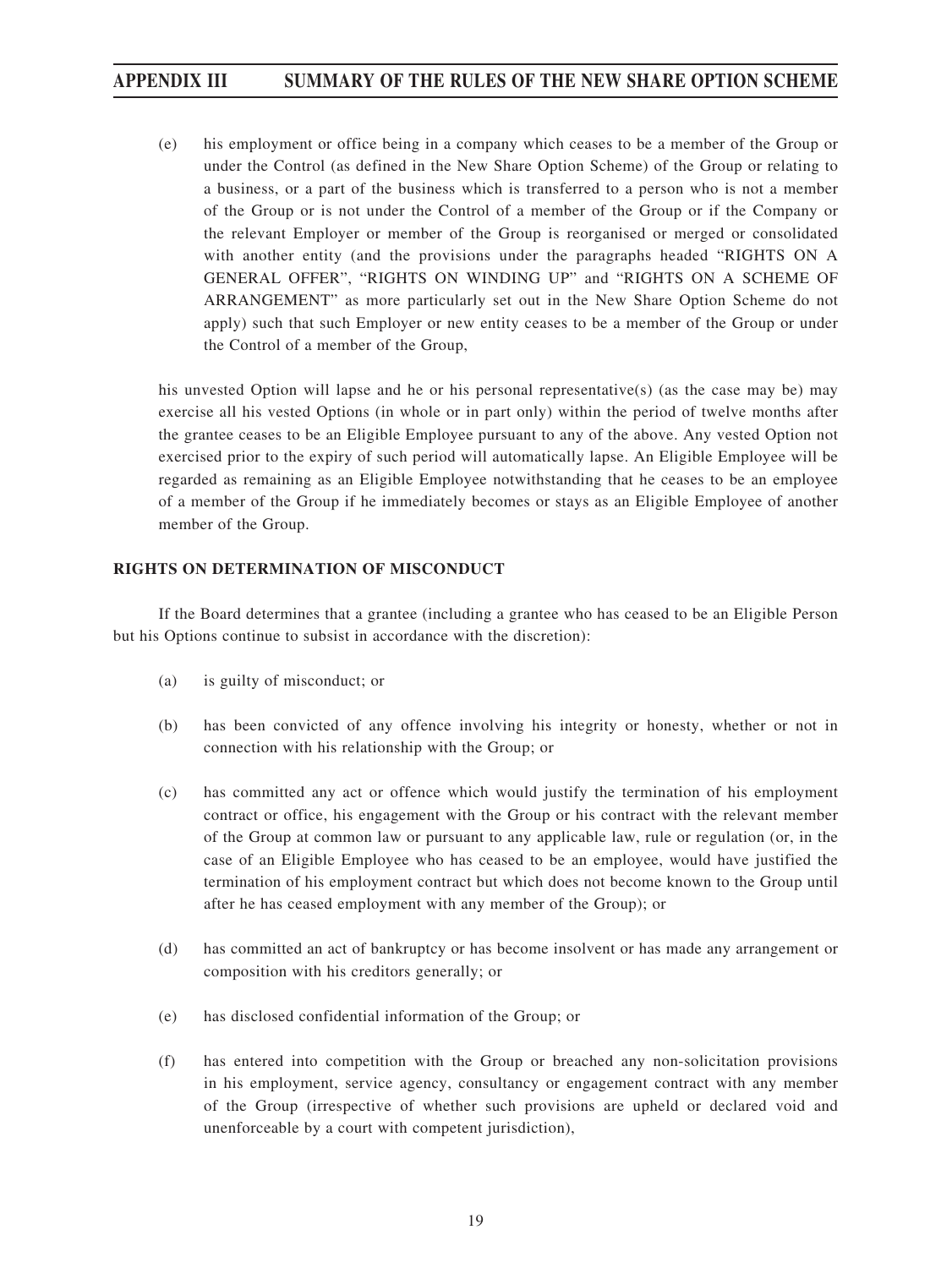then, in the case of an Eligible Employee, whether or not he is summarily dismissed by the Employer or is still employed or engaged by the Employer, or in the case of other eligible person, his relationship with the Group is terminated by the relevant member of the Group, then (i) any unvested Option held by such grantee will automatically lapse and (ii) any vested Option held by such grantee (to the extent not exercised) cannot be exercised.

#### **RIGHTS ON CHANGE OF SHAREHOLDING OR OWNERSHIP OF GRANTEE**

In the event that the grantee is a person other than an individual, if there is any change in the direct or indirect shareholding or ownership of the grantee since the date of offer of the Options, then (i) any unvested Option held by such grantee will automatically lapse and (ii) any vested Option held by such grantee (to the extent not exercised) shall lapse and cannot be exercised whether or not an exercise notice has been received by the Company before such change, provided that the Company may waive the application of this paragraph as more particularly set out in the New Share Option Scheme to any grantee on a conditional or unconditional basis.

## **EFFECT OF ALTERATIONS TO CAPITAL**

In the event of a capitalisation issue, rights issue, open offer, consolidation, subdivision or reduction of the share capital of the Company, the Company shall make corresponding alternations (if any) to:

- (I) the number of Shares subject to the Overriding Limit and the Scheme Mandate Limit (as refreshed from time to time);
- (II) the number of Shares subject to Options already granted so far as it remains exercisable; and/ or
- (III) the subscription price (as defined in the New Share Option Scheme);

provided that

- (i) any such alterations must be made so that each grantee is given the same proportion of the equity capital of the Company as that to which he was previously entitled;
- (ii) no alternation shall be made which would result in the subscription price for a Share being less than its nominal value;
- (iii) no such alterations shall be made in respect of an issue of securities by the Company as consideration in a transaction or in satisfaction of a dividend declared by the Company;
- (iv) any such alterations, save as those made on a capitalisation issue, shall be confirmed by the auditors of the Company or the independent financial adviser by way of written confirmation to the Directors as satisfying the requirements of the foregoing paragraphs (I) to (III); and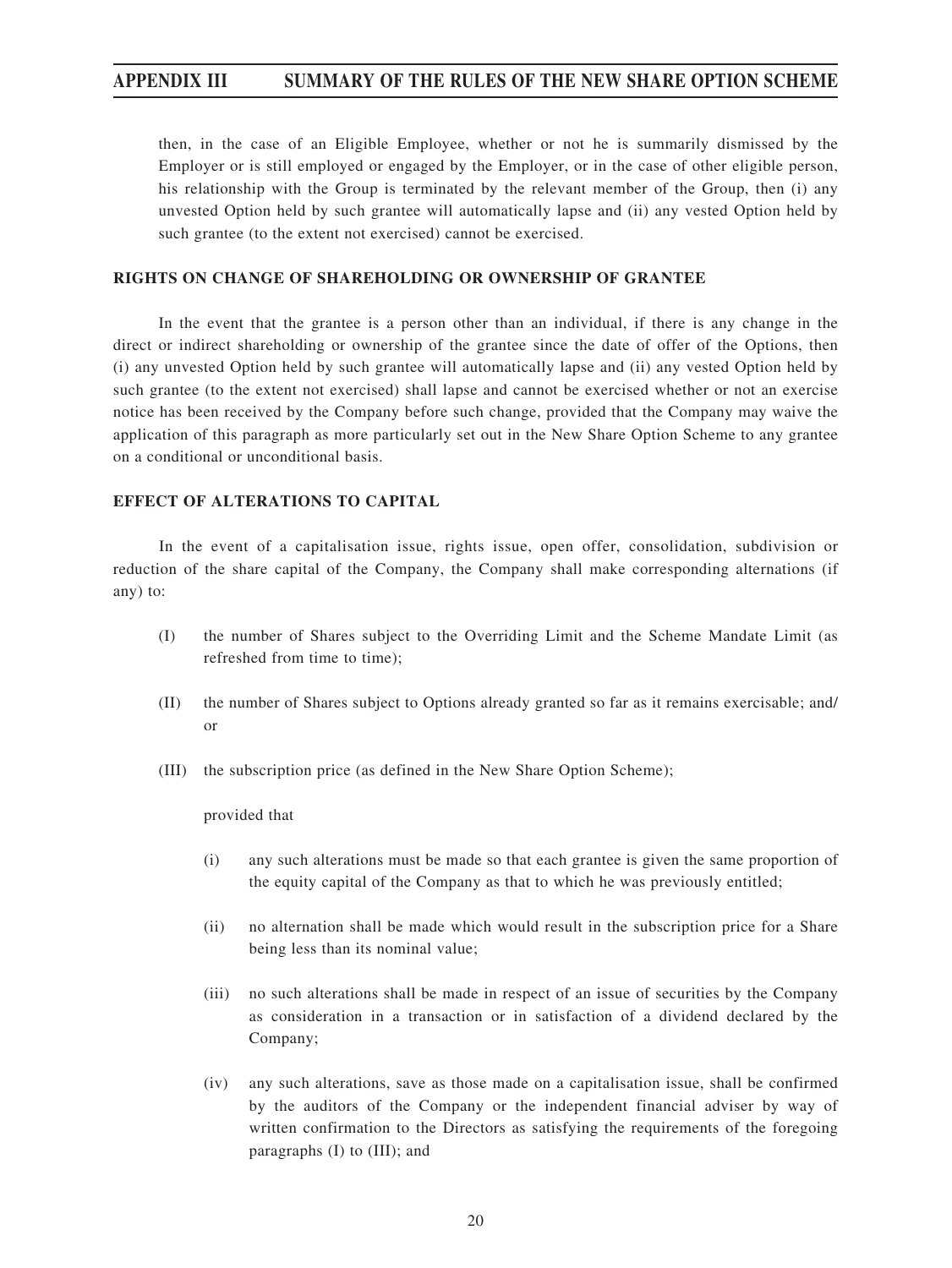(v) any such alterations made pursuant to a subdivision or consolidation of share capital shall be made on the basis that the aggregate subscription price payable by a grantee on full exercise of any Option shall remain as nearly as possible the same (but shall not be greater than) as it was before such event.

#### **RIGHTS ON A GENERAL OFFER**

If a general offer to acquire Shares (whether by way of a takeover offer, share repurchase offer, privatisation proposal by a scheme of arrangement between the Company and its members or otherwise in a like manner) is made to the Shareholders pursuant to the Takeovers Code, the Company will use reasonable endeavours to procure that such offer is extended to all the grantees in respect of the outstanding Options on the terms required by the Takeovers Code or the relevant practice note(s) on the Takeovers Code. If the offer becomes or is declared unconditional in all respects, all unvested Options will automatically lapse on the date on which the offer becomes or is declared unconditional. The grantee (or his personal representative(s)) may exercise the outstanding vested Options (in whole or in part) at any time up to five business days before the close of the offer (or any revised offer), or five business days before the record date for entitlements under the scheme of arrangement, as the case may be. Unless otherwise approved by Shareholders who do not have interests in any outstanding Options, any vested Option not exercised prior to the expiry of the aforementioned period will automatically lapse.

#### **RIGHTS ON WINDING UP**

If an effective resolution is passed for the voluntary winding-up of the Company, all unvested Options will immediately and automatically lapse and a grantee can send an exercise notice to the Company within 15 business days after the date of such resolution to exercise all his outstanding vested Options (in whole or in part) as set out in the exercise notice. If the grantee has sent such exercise notice he will be deemed to have sent the exercise notice immediately before the passing of the voluntary winding-up resolution. In this case the Company will not allot any Option share to the grantee but instead will pay to the grantee out of the assets available in the liquidation pari passu with the holders of Shares such sum as would have been received in respect of the Shares the subject of such election had the grantee been a member of the Company in respect of those Shares at the time of the resolution, reduced by an amount equal to the subscription price which would otherwise have been payable in respect of the vested Options so exercised.

#### **RIGHTS ON A SCHEME OF ARRANGEMENT**

If provisions under the paragraph headed "RIGHTS ON A GENERAL OFFER" do not apply and if a compromise or arrangement between the Company and its members or creditors is proposed in connection with a scheme for the reconstruction of the Company or amalgamation of the Company with another company or companies (other than a relocation scheme as contemplated in Rule 7.14(3) of the Listing Rules). The Company will give notice to all grantees on the same date as it gives notice to its members or creditors to hold a meeting to consider, and if thought fit approve, such a compromise or arrangement, thereupon all unvested Options will lapse. A grantee (or his personal representative(s)) may exercise all outstanding vested Options (in whole or in part) by sending an exercise notice to the Company accompanied by a remittance for the full amount of the aggregate subscription price for the Shares in respect of which the notice is given (or if the Company has agreed that the subscription price shall be payable to the Company in any other manner, the grantee shall pay or cause to be paid the subscription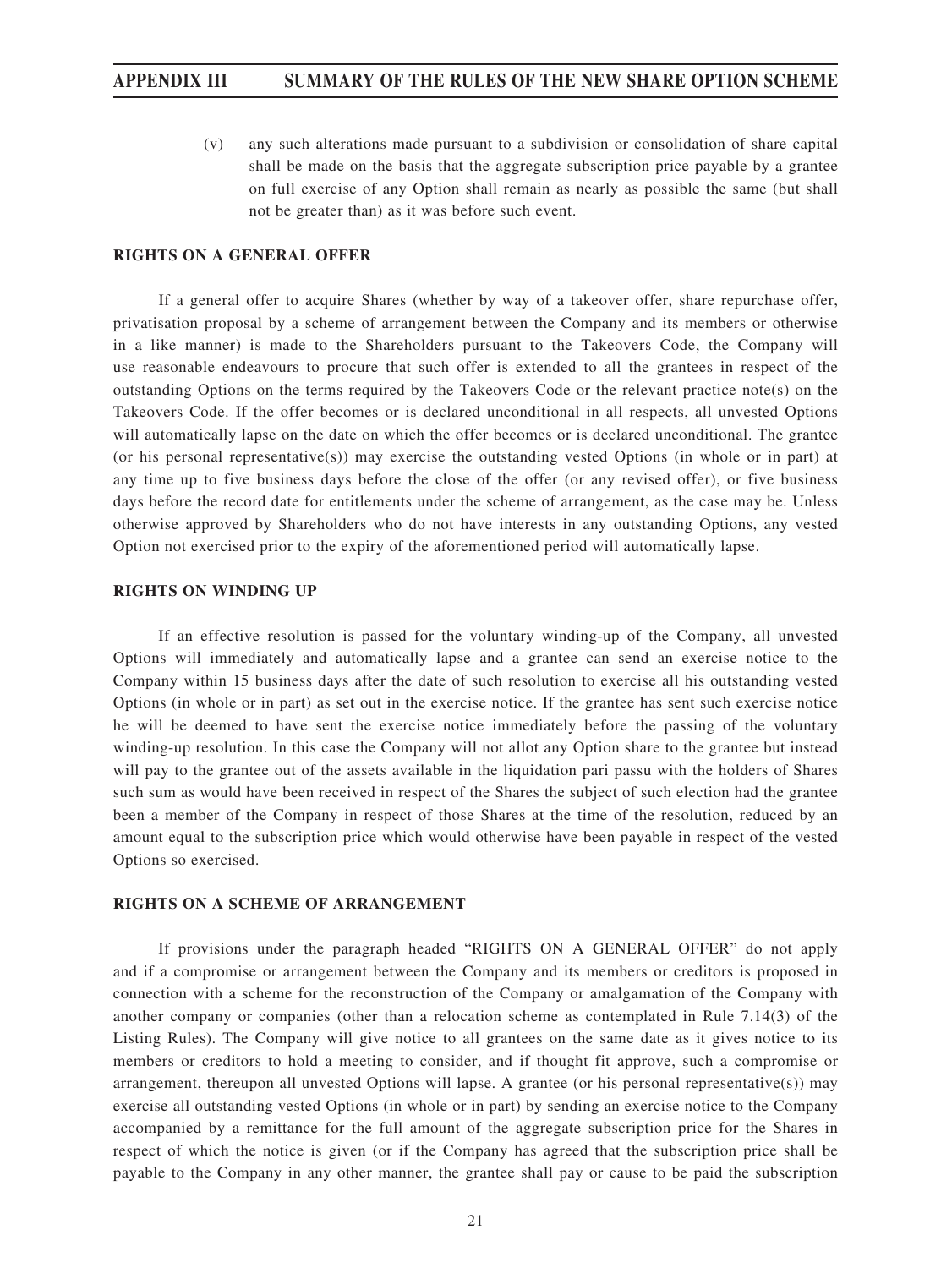price to the Company in such manner as may be agreed by the Company), which must be received by the Company not later than five business days prior to the record date for ascertaining entitlements to attend and vote at the proposed meeting. The Company will upon receipt of the exercise notice and full payment of the total subscription price and prior to the said record date, allot and issue such number of option shares to the grantee (or his estate) as may fall to be issued on the exercise of the relevant vested Options credited as fully paid and register the grantee (or his estate) as the holder of the Shares allotted and issued upon a valid exercise of any vested Option. Any vested Option not exercised prior to the expiry of the period mentioned above will automatically lapse.

#### **RANKING OF SHARES**

Shares allotted on the exercise of Options will rank pari passu with the other Shares in issue at the date of exercise of the relevant Options except in respect of any dividend or other distribution previously declared or recommended or resolved to be paid or made if the record date therefor is before the relevant exercise date. A Share allotted upon the exercise of an Option shall not carry voting rights until the name of the grantee (or his personal representative) has been duly entered into the register of members of the Company as the holder thereof.

#### **PERIOD OF THE SCHEME**

Subject to early termination as provided in the New Share Option Scheme and described in the paragraph headed "TERMINATION OF THE SCHEME" below and as more particularly set out in the New Share Option Scheme, the New Share Option Scheme shall be valid and effective for a period of 10 years commencing on the Adoption Date. Upon the expiry or termination of the New Share Option Scheme as aforesaid, no further Options shall be granted but in all other respects, in particular, in respect of Options remaining outstanding on the expiry or termination of the New Share Option Scheme, the provisions of the New Share Option Scheme shall remain in full force and effect for the purpose of giving effect to the exercise of such unexercised Options or otherwise as may be required in accordance with the New Share Option Scheme.

# **VARIATION TO THE SCHEME AND TO THE TERMS OF OPTIONS GRANTED**

The New Share Option Scheme may be altered in any respect by resolution of the Board except that certain provisions as to:

- (i) the definitions of grantee and Eligible Person;
- (ii) the provisions relating to the matters set out in Rule 17.03 of the Listing Rules including those relating to the purpose, duration and administration of the New Share Option Scheme, grant of Options (except for the provisions that an offer shall be in writing and contain the terms of the offer and that an offer may be accepted in full or in part), subscription price, exercise of Options, lapse of Options, maximum number of Shares available for subscription, reorganization of capital structure, alteration of the New Share Option Scheme and cancellation of Options granted and termination as more particularly set out in the New Share Option Scheme;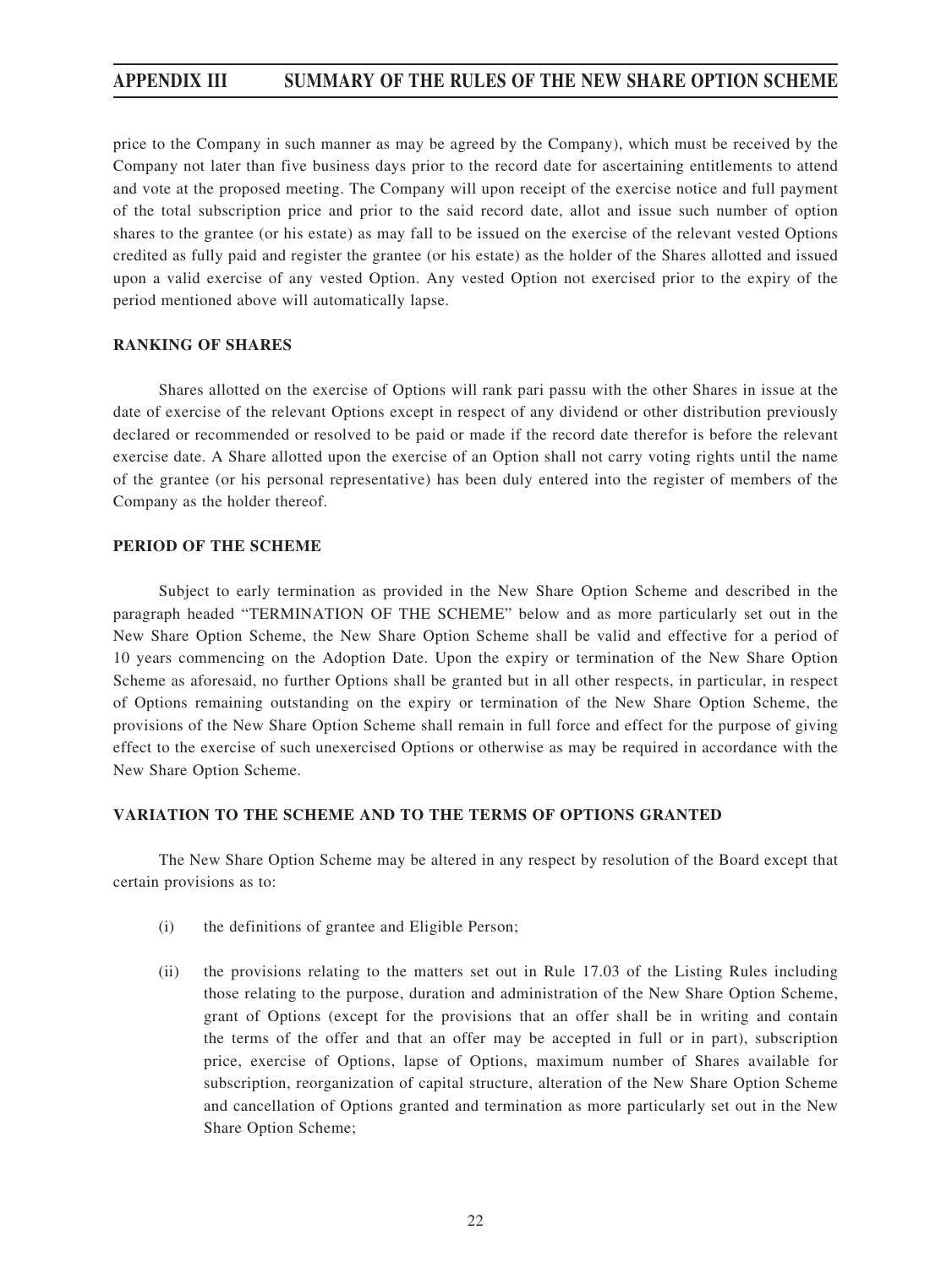shall not be altered to the advantage of grantees or prospective grantees except with the prior approval of the Shareholders in general meeting (with participants and their respective associates abstaining from voting). No alterations to the New Share Option Scheme shall operate to affect adversely the terms of issue of any Option granted or agreed to be granted prior to such alternations and subject to the terms and conditions of the relevant Option, the Board cannot alter the terms and conditions of any Option granted under the New Share Option Scheme except:

- (a) if the alteration affects only one grantee, with the written consent of the grantee concerned;
- (b) if the alteration affects some but not all outstanding Options, with the written consent of such number of grantees as will together hold Options of the class affected in respect of not less than three-fourths in nominal value of all Shares then the subject of such Options or with the sanction, given by resolution at a meeting of the relevant grantees, passed by such majority of grantees in respect of the nominal value of all Shares then the subject of the outstanding Options of the class affected as would be required at a meeting of the Shareholders under the Bye-Laws for a variation of rights attached to the Shares; or
- (c) if the alteration affects all outstanding Options, with the written consent of such number of grantees as will together hold Options in respect of not less than three-fourths in nominal value of all Shares then the subject of such Options or with the sanction, given by resolution at a meeting of the grantees passed by such majority of the grantees in respect of the nominal value of all Shares then the subject of the outstanding Options as would be required at a meeting of the Shareholders under the Bye-Laws for a variation of rights attached to the Shares.

If so required by the Listing Rules, any alteration to the provisions of the New Share Option Scheme which are of a material nature (except where alternations take effect automatically under the provisions of the New Share Option Scheme) or any change to the terms of Options granted must be approved by the Shareholders in general meeting. Any change to the authority of the Board in relation to any alterations to the terms of the New Share Option Scheme must be approved by the Shareholders in general meeting.

The amended terms of the New Share Option Scheme must comply with Chapter 17 of the Listing Rules in force from time to time.

#### **TERMINATION OF THE SCHEME**

The Company, by resolution in general meeting or the Board, may terminate the operations of the New Share Option Scheme at any time and no further Options will be offered under the New Share Option Scheme. But in all other respects the provisions of the New Share Option Scheme shall remain in full force and effect and the Options granted prior to such termination shall continue to be valid and exercisable in accordance with the New Share Option Scheme.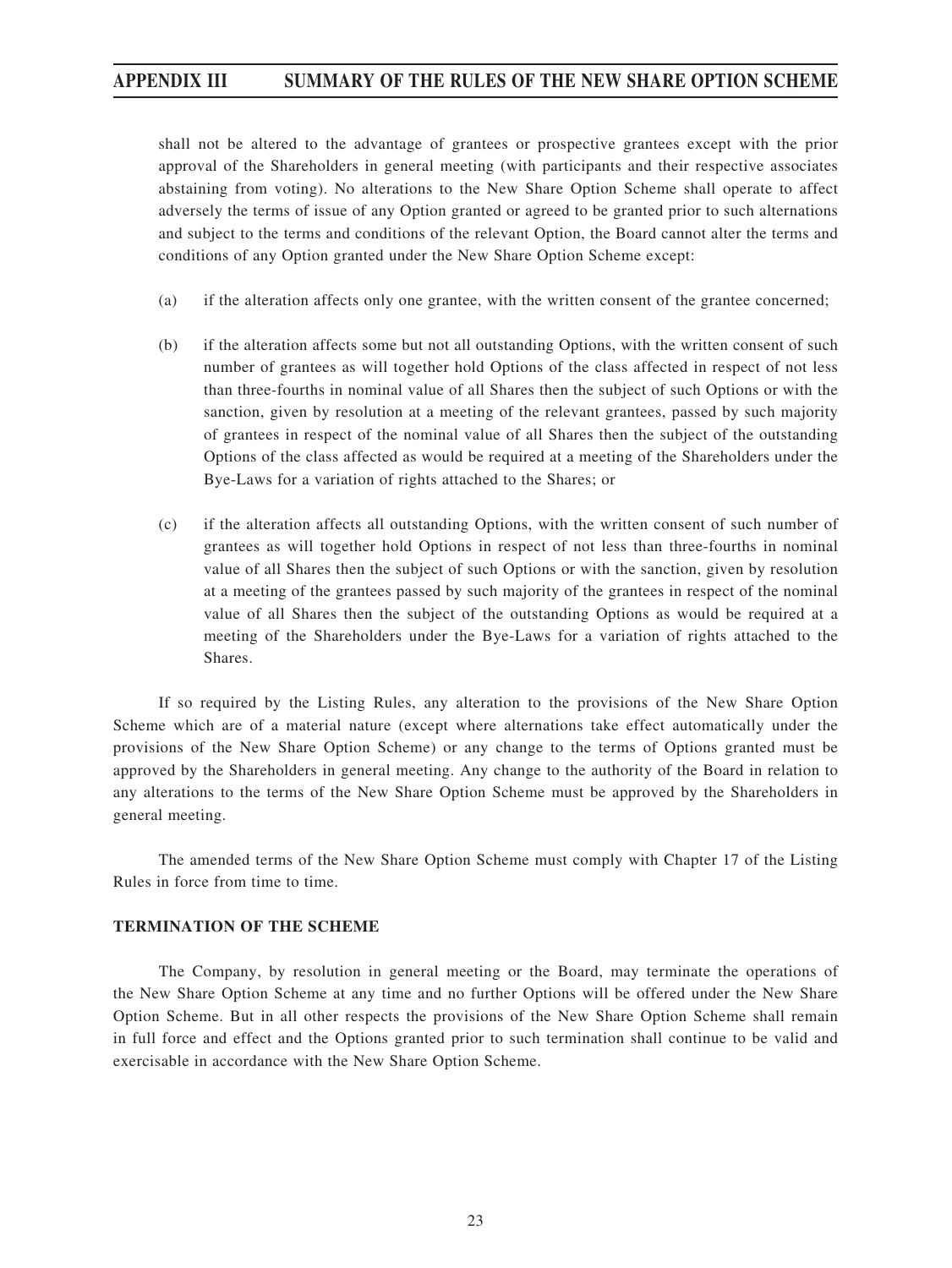## **LAPSE OF OPTION**

An Option will automatically lapse and will not vest and cannot be exercised upon the earliest of:

- (i) the expiry of the Option period as described in the above paragraph headed "TIME FOR EXERCISE OF OPTIONS" and as more particularly set out in the New Share Option Scheme;
- (ii) in the time that the relevant Option lapses in the manner described in the paragraphs above headed "RIGHTS ON CEASING EMPLOYMENT", "RIGHTS ON DEATH, ILLNESS, REDUNDANCY, RETIREMENT ETC.", "RIGHTS ON DETERMINATION OF MISCONDUCT", "RIGHTS ON CHANGE OF SHAREHOLDING OR OWNERSHIP OF GRANTEE", "RIGHTS ON A GENERAL OFFER", "RIGHTS ON WINDING UP" and "RIGHTS ON A SCHEME OF ARRANGEMENT" and as more particularly set out in the New Share Option Scheme; and
- (iii) the date on which the grantee commits a breach of the provision of the New Share Option Scheme that an Option shall be personal to the grantee and shall not be assignable nor transferable and that no grantee shall sell, transfer, charge, mortgage or encumber or create any interest in favour of a third party over or in relation to any Option.

### **CANCELLATION OF UNEXERCISED OPTIONS**

The Company may cancel any vested Options granted or any unvested Options under the New Share Option Scheme but not exercised on any terms and conditions with the approval of the grantee of such Option. No options may be granted under the New Share Option Scheme or any Other Share Option Scheme(s) to an Eligible Person in place of his cancelled options granted under the New Share Option Scheme or any Other Share Option Scheme(s) unless there are available unissued options under the New Share Option Scheme or any Other Share Option Scheme(s) (excluding the cancelled options) within the Overriding Limit and the Scheme Mandate Limit approved by the Shareholders as mentioned in the paragraph headed "MAXIMUM NUMBER OF SHARES AVAILABLE FOR SUBSCRIPTION" above and as more particularly set out in the New Share Option Scheme.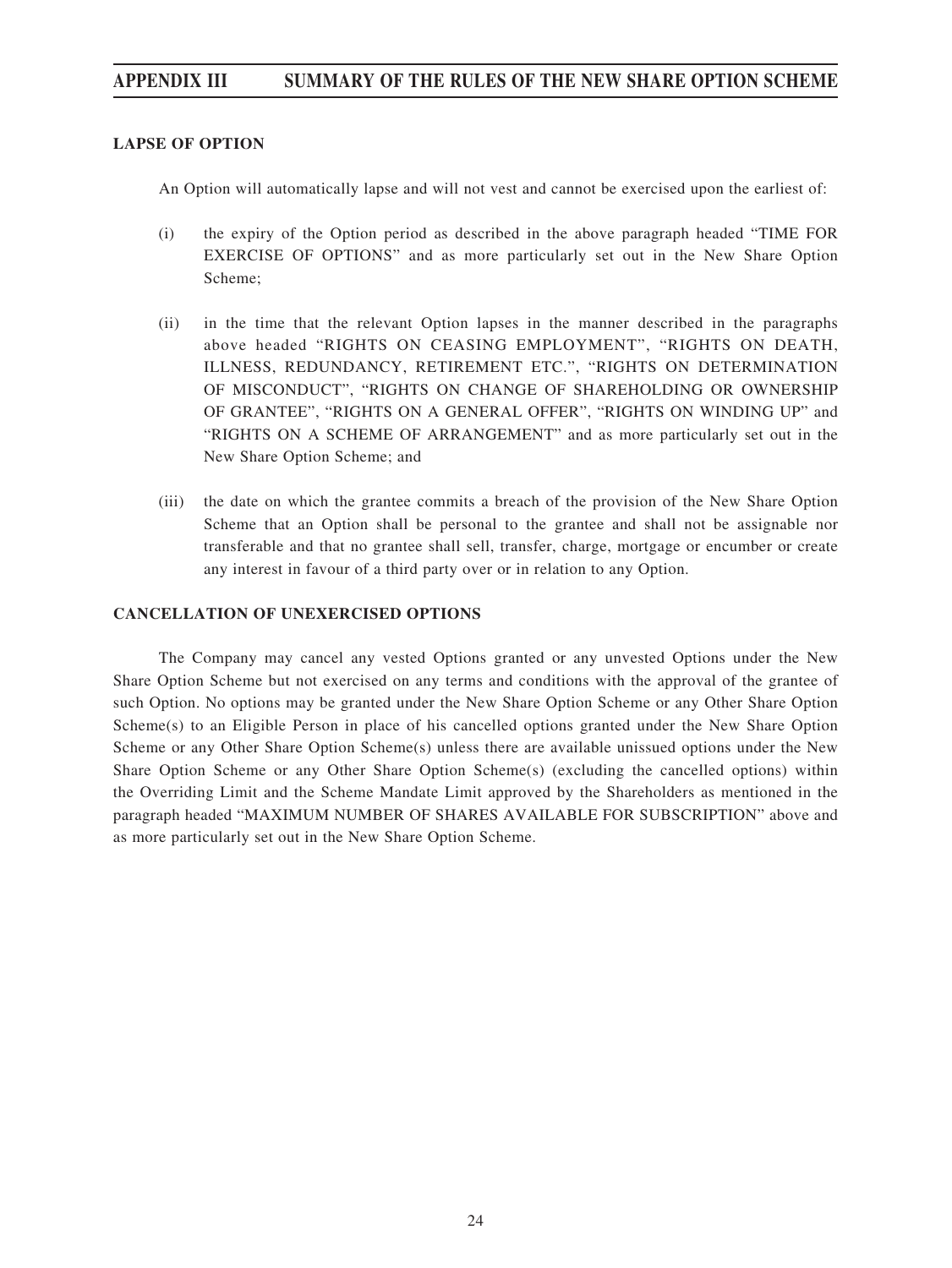# **China Gamma Group Limited**

中國伽瑪集團有限公司

*(Incorporated in Bermuda with limited liability)* **(Stock Code: 164)**

**NOTICE IS HEREBY GIVEN** that the annual general meeting (the "Meeting") of China Gamma Group Limited (the "Company") will be held at Unit 3411, 34/F., COSCO Tower, Grand Millennium Plaza, 183 Queen's Road Central, Hong Kong on Monday, 22 August 2011 at 4:30 p.m. for the following purposes:

# **AS ORDINARY BUSINESS**

- 1. To receive and consider the audited financial statements and the reports of the directors of the Company and auditors for the year ended 31 March 2011.
- 2. To re-elect retiring directors and to authorize the board of directors to fix the directors' remuneration.
- 3. To re-appoint auditors and to authorize the board of directors to fix their remuneration.

# **AS SPECIAL BUSINESS**

4. To consider and, if thought fit, pass with or without amendments, the following resolution as an ordinary resolution:

# "**THAT**:

- (a) subject to paragraph (c) of this resolution, the exercise by the directors of the Company ("Directors") during the Relevant Period (as hereinafter defined) of all the powers of the Company to allot, issue and deal with additional shares in the capital of the Company (the "Shares") and to make or grant offers, agreements, options (including warrants, bonds, debentures, notes and other securities which carry rights to subscribe for or are convertible into Shares) which might require the exercise of such power be and is hereby generally and unconditionally approved;
- (b) the approval in paragraph (a) of this resolution shall authorize the Directors during the Relevant Period to make or grant offers, agreements, options (including warrants, bonds, debentures, notes and other securities which carry rights to subscribe for or are convertible into Shares) which might require the exercise of such power after the end of the Relevant Period;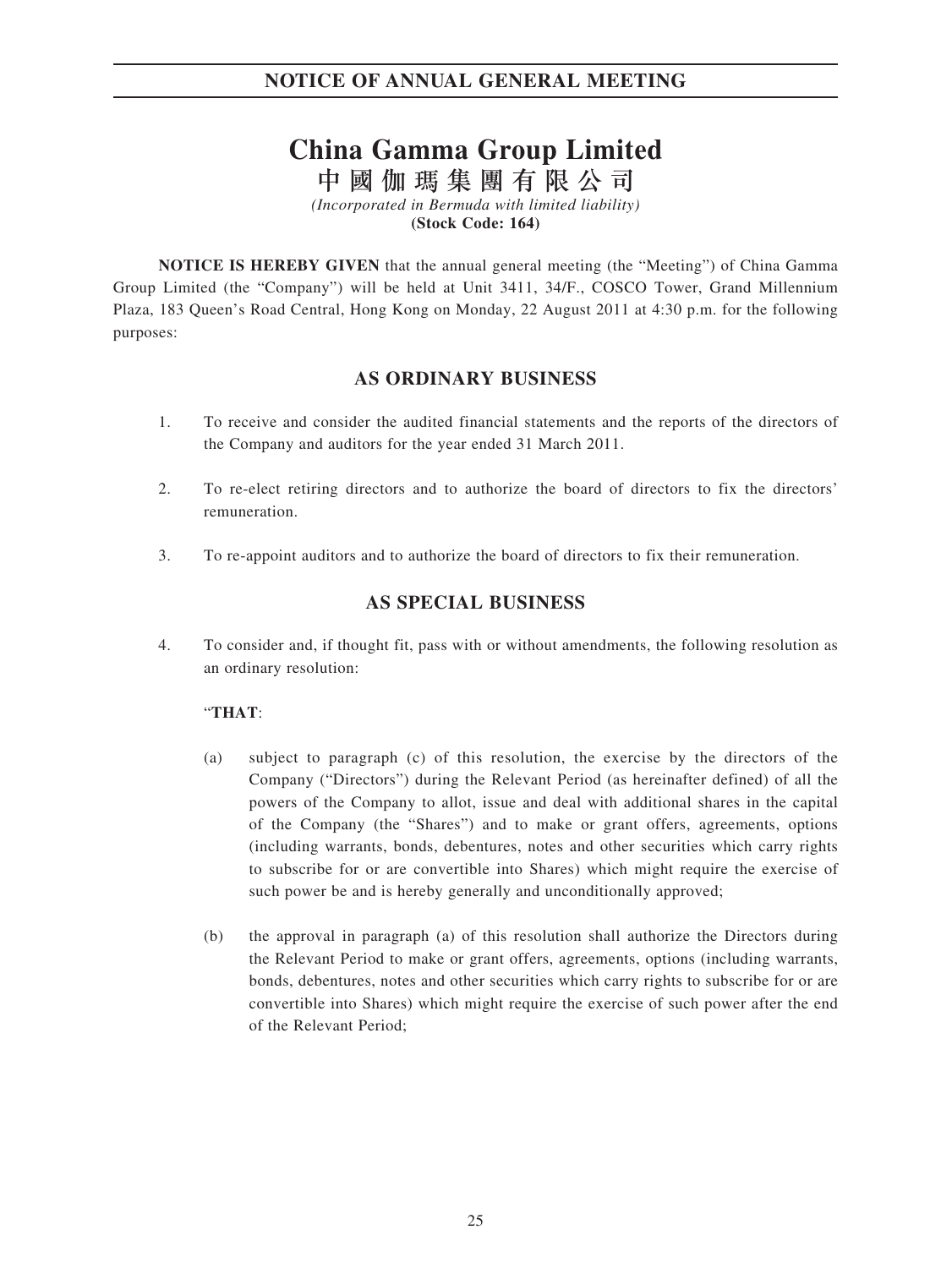- (c) the aggregate nominal amount of share capital allotted or agreed conditionally or unconditionally to be allotted by the Directors pursuant to the general mandate in paragraph (a) above, otherwise than pursuant to (i) a Rights Issue (as hereinafter defined) or (ii) any scrip dividend or similar arrangement providing for the allotment of Shares in lieu of the whole or part of a dividend on Shares in accordance with the Bye-Laws of the Company or (iii) any grant or exercise of any option granted under any scheme or similar arrangement for the time being adopted for the grant or issue of options to subscribe for, or rights to acquire Shares or (iv) the exercise of any rights of subscription or conversion under any existing warrants, bonds, debentures, notes and other securities issued by the Company which carry rights to subscribe for or are convertible into Shares, shall not exceed 20% of the aggregate nominal amount of the share capital of the Company in issue as at the date of the passing of this resolution and the said approval shall be limited accordingly; and
- (d) for the purposes of this resolution,
	- (i) "Relevant Period" means the period from the passing of this resolution until whichever is the earliest of:
		- (aa) the conclusion of the next annual general meeting of the Company;
		- (bb) the expiration of the period within which the next annual general meeting of the Company is required by the Bye-Laws of the Company or any applicable laws to be held; or
		- (cc) the revocation or variation of the authority given under this resolution by an ordinary resolution of the shareholders of the Company in a general meeting; and
	- (ii) "Rights Issue" means an offer of Shares or issue of options, warrants, or other securities giving the right to subscribe for Shares, open for a period fixed by the Directors to holders of Shares whose names appear on the register of members of the Company (and, where appropriate, to holders of other securities entitled to the offer) on a fixed record date in proportion to their then holdings of such Shares (or, where appropriate, such other securities), (subject to such exclusions or other arrangements as the Directors may deem necessary or expedient in relation to fractional entitlements or having regard to any restrictions or obligations under the laws of, or the requirements of, any jurisdiction applicable to the Company, or any recognized regulatory body or any stock exchange applicable to the Company)."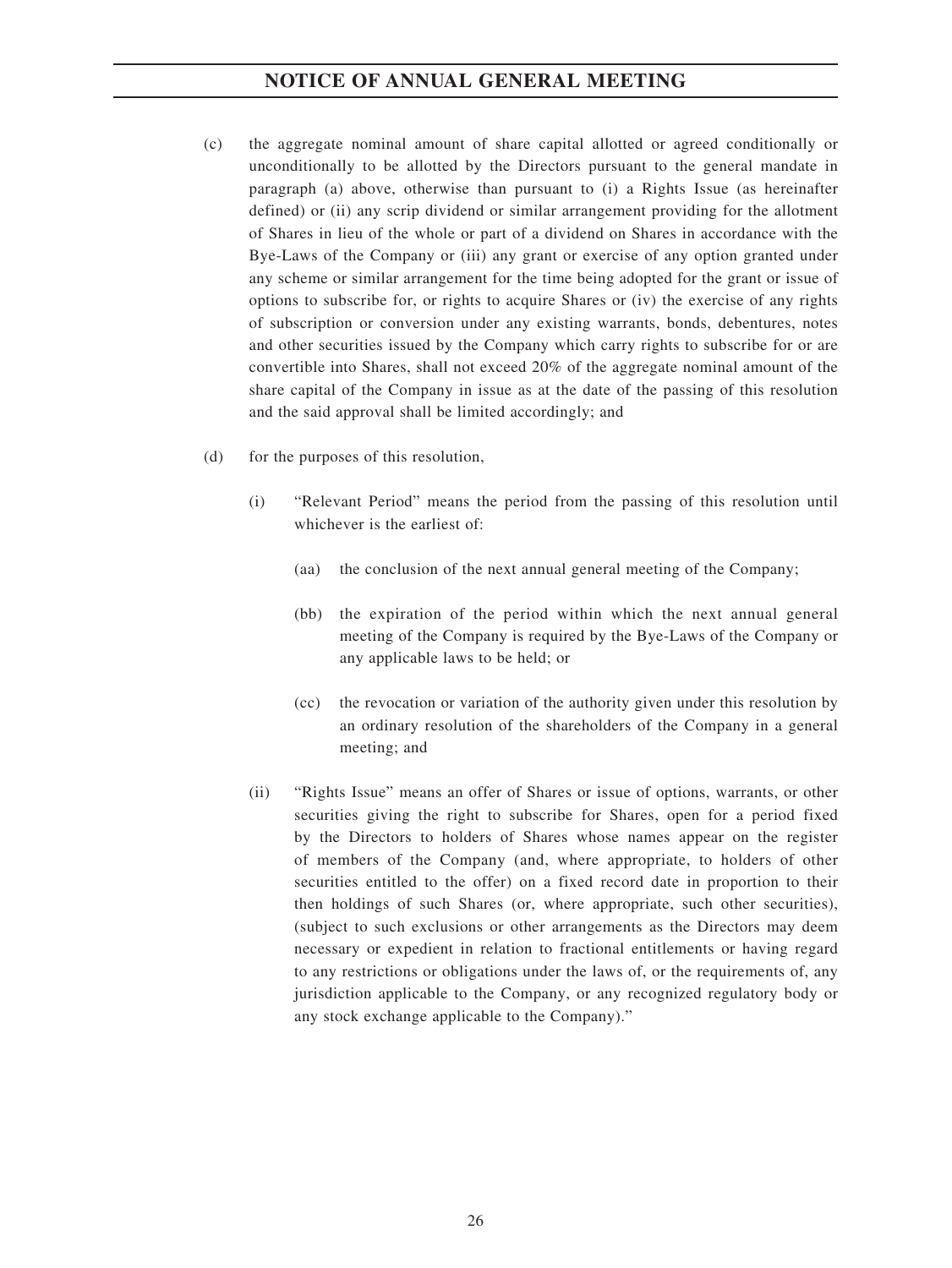5. To consider and, if thought fit, pass with or without amendments, the following resolution as an ordinary resolution:

# "**THAT**:

- (a) subject to sub-paragraph (c) of this resolution, the exercise by the Directors during the Relevant Period (as hereinafter defined) of all the powers of the Company repurchase Shares on The Stock Exchange of Hong Kong Limited (the "Stock Exchange") or on any other stock exchange on which the Shares may be listed and recognized by the Securities and Futures Commission of Hong Kong and the Stock Exchange for this purpose, subject to and in accordance with all applicable laws and/or requirements of the Stock Exchange or other applicable rules and regulations as amended from time to time, be and is hereby generally and unconditionally approved;
- (b) the approval in sub-paragraph (a) of this resolution shall, in addition to any other authorization given to the Directors, authorize the Directors on behalf of the Company during the Relevant Period to procure the Company to purchase its own Shares at a price to be determined by the Directors;
- (c) the aggregate nominal amount of the Shares to be repurchased or agreed conditionally or unconditionally to be repurchased by the Company during the Relevant Period pursuant to the approval in paragraph (a) above shall not exceed 10% of the aggregate nominal amount of the share capital of the Company in issue and fully paid-up as at the date of the passing of this resolution and the said approval shall be limited accordingly; and
- (d) for the purposes of this resolution, "Relevant Period" means the period from the passing of this resolution until whichever is the earliest of:
	- (i) the conclusion of the next annual general meeting of the Company;
	- (ii) the expiration of the period within which the next annual general meeting of the Company is required by the Bye-Laws of the Company or any applicable law to be held; or
	- (iii) the revocation or variation of the authority given under this resolution by an ordinary resolution of the shareholders of the Company in general meeting."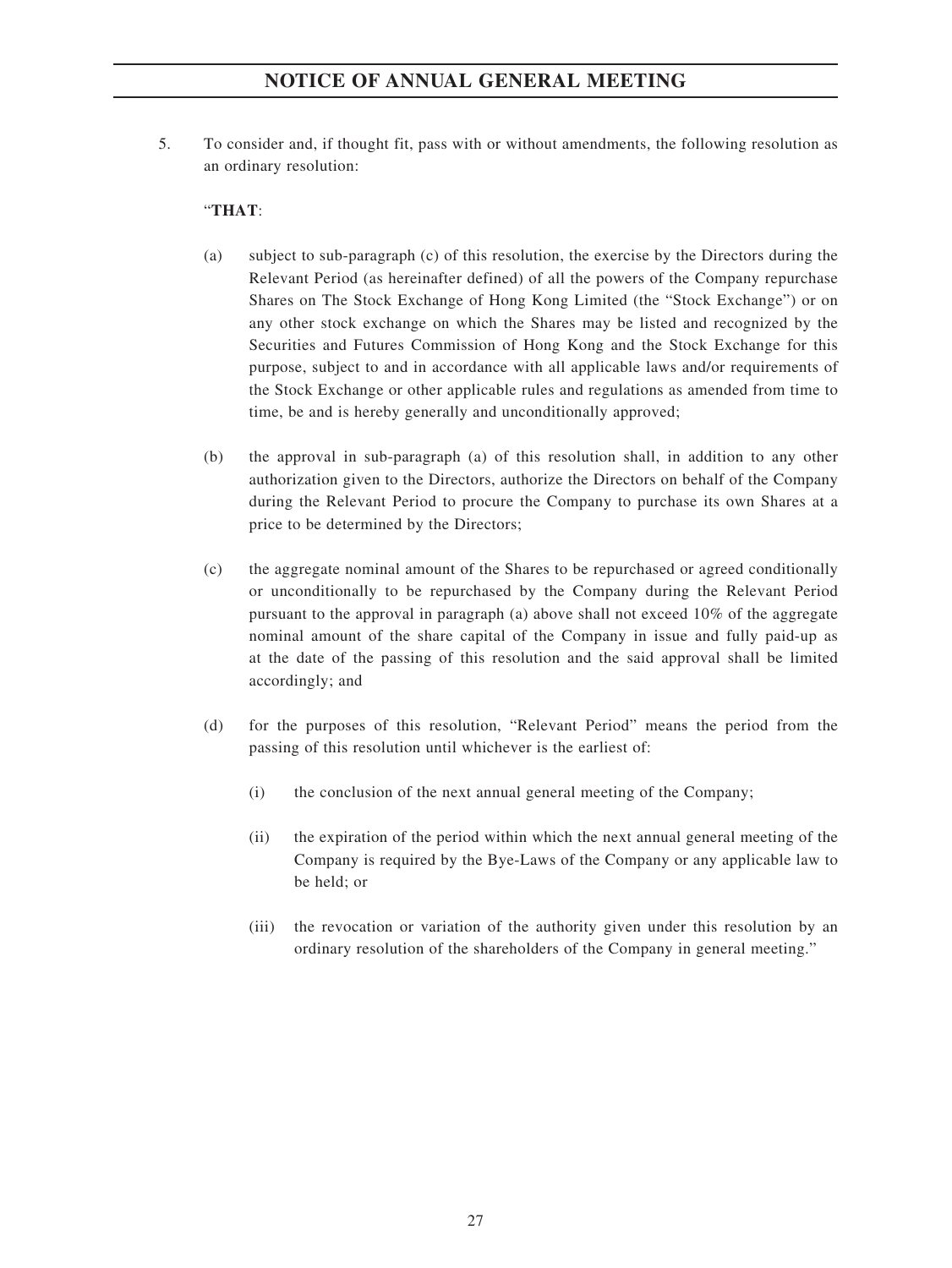6. To consider and, if thought fit, pass with or without amendments, the following resolution as an ordinary resolution:

"**THAT** conditional upon the passing of resolutions numbered 4 and 5 above, the general mandate granted to the Directors and for the time being in force to exercise the power of the Company to allot, issue or otherwise deal with Shares pursuant to the said resolution numbered 4 be and is hereby extended by the addition thereto of an amount representing the aggregate nominal amount of Shares repurchased by the Company under the authority granted pursuant to the said resolution numbered 5, provided that such amount shall not exceed 10% of the aggregate nominal amount of the share capital of the Company in issue as at the date of passing of the said resolution numbered 5."

7. To consider and, if thought fit, pass with or without amendments, the following resolution as an ordinary resolution:

# "**THAT**:

- (a) the rules of the new share option scheme of the Company (the "New Share Option Scheme") (a copy of which has been submitted to the Meeting and signed by the Chairman of the Meeting for the purpose of identification and a summary of the terms and conditions of which has been set out in the circular dated 3 June 2011) be and are hereby approved and adopted as the new share option scheme of the Company subject to the conditions set out therein, and that the Directors be and are hereby authorized to do such acts and to enter into all such transactions, arrangements and agreements as may be necessary or expedient in order to give full effect to the New Share Option Scheme, notwithstanding that they or any of them may be interested in the same including without limitation to:
	- (i) implement the New Share Option Scheme and to grant options to persons eligible under the New Share Option Scheme to subscribe for Shares;
	- (ii) modify and/or amend the New Share Option Scheme from time to time provided that such modification and/or amendment is/are effected in accordance with the terms and provisions of the New Share Option Scheme in relation to modifications and/or amendments and the requirement of the Rules Governing the Listing of Securities on The Stock Exchange of Hong Kong Limited;
	- (iii) allot and issue and deal with from time to time such number of Shares as may be required to be issued pursuant to the exercise of the options granted under the New Share Option Scheme provided that the total number of Shares which may be issued upon exercise of all options to be granted under the New Share Option Scheme and other share option scheme(s) (excluding the Existing Share Option Scheme, as defined below) shall not exceed 10% of the issued share capital of the Company as at the date of passing this resolution (the "Scheme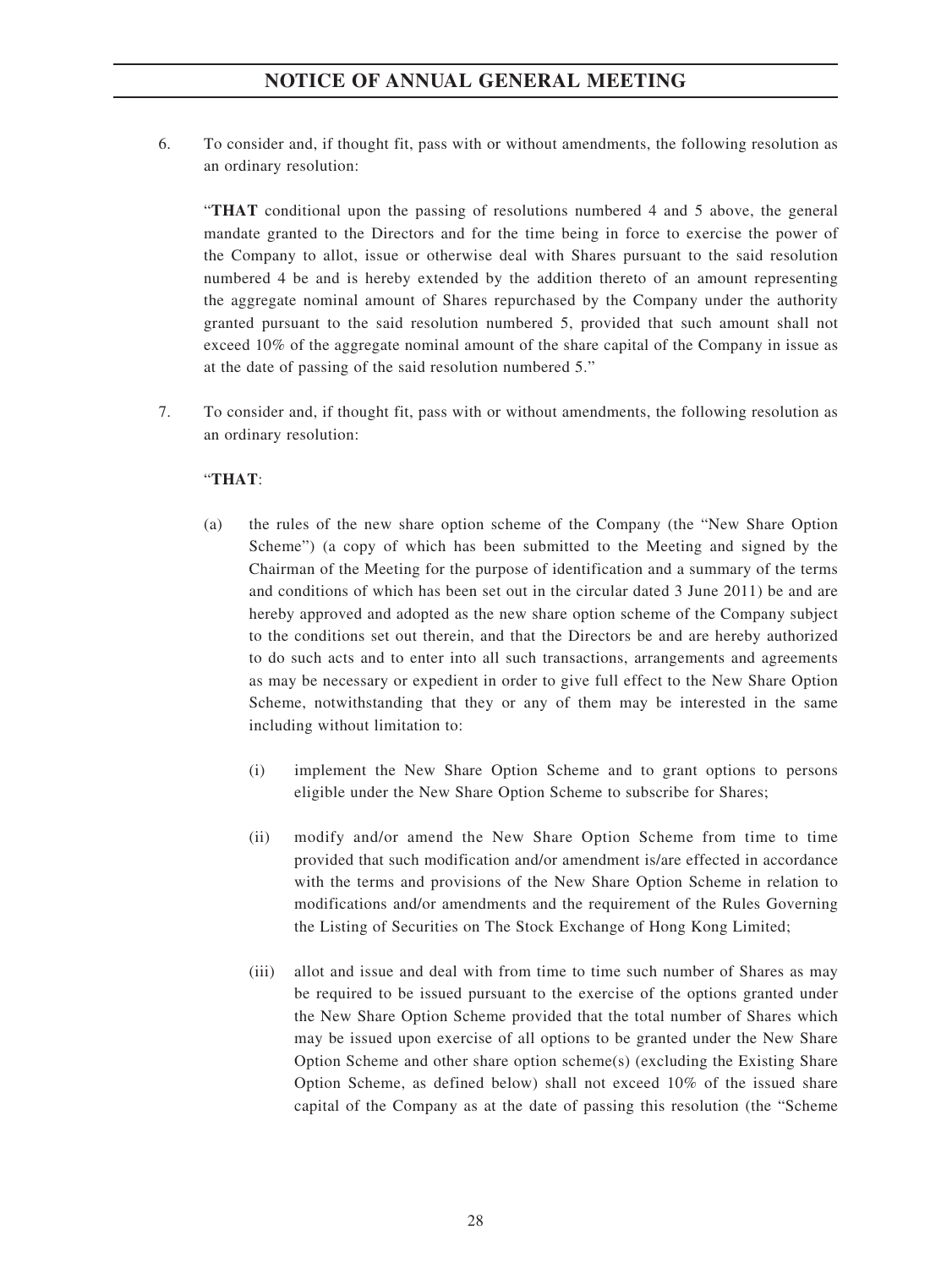Mandate Limit"), with the acknowledgment that the Company may seek an approval from the shareholders in general meeting to refresh the Scheme Mandate Limit from time to time but provided always that the maximum number of Shares which may be issued upon exercise of all outstanding options granted and yet to be exercised under the New Share Option Scheme and other share option scheme(s) shall not in aggregate exceed 30% of the issued share capital of the Company from time to time; and

- (iv) make application at the appropriate time or times to The Stock Exchange of Hong Kong Limited and any other stock exchanges, if appropriate, for the listing of, and permission to deal in, any Shares or any part thereof that may hereafter from time to time be issued and allotted pursuant to the exercise of options granted under the New Share Option Scheme; and
- (b) the existing share option scheme adopted by the Company on 24 April 2002 (the "Existing Share Option Scheme") be terminated upon the New Share Option Scheme becoming unconditional such that thereafter no further options shall be offered under the Existing Share Option Scheme but in all other respects the provisions of the Existing Share Option Scheme shall remain in full force and effect and options granted thereunder prior to such termination shall continue to be valid and exercisable in accordance with their terms of issue."

By order of the board **China Gamma Group Limited Ho Chi Ho** *Executive Director*

Hong Kong, 3 June 2011

*As at the date hereof, the executive director of the Company is Mr. Ho Chi Ho; the non-executive directors of the Company are Mr. Ma Kwok Hung, Warren and Mr. Chow Siu Ngor; and the independent non-executive directors of the Company are Mr. Wong Hoi Kuen, Mr. Chan Chi Yuen and Mr. Hung Hing Man.*